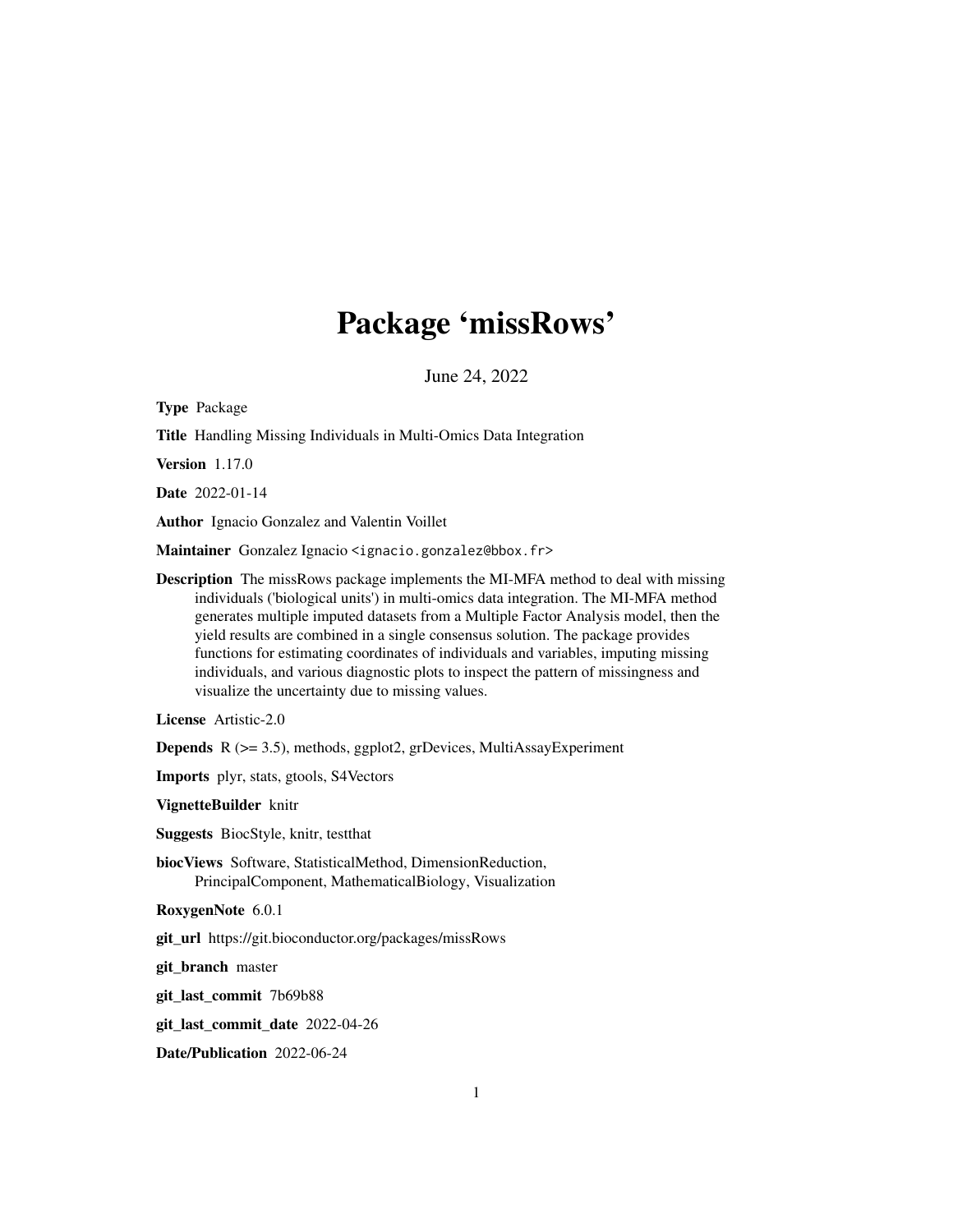# <span id="page-1-0"></span>R topics documented:

|       | -3             |
|-------|----------------|
|       | $\overline{4}$ |
|       | -5             |
|       | -6             |
|       | -7             |
|       |                |
|       |                |
|       |                |
|       |                |
|       |                |
|       |                |
|       |                |
|       |                |
|       |                |
|       |                |
|       |                |
| Index | 23             |

missRows-package *Handling Missing Individuals in Multi-Omics Data Integration*

# Description

The missRows package implements the MI-MFA method to deal with missing individuals ('biological units') in multi-omics data integration. The MI-MFA method generates multiple imputed datasets from a Multiple Factor Analysis model, then the yield results are combined in a single consensus solution. The package provides functions for estimating coordinates of individuals and variables, imputing missing individuals, and various diagnostic plots to inspect the pattern of missingness and visualize the uncertainty due to missing values.

# Details

| Package: | missRows                                          |
|----------|---------------------------------------------------|
| Type:    | Package                                           |
| Version: | 1.0                                               |
| Date:    | 2018-03-19                                        |
| License: | Artistic-2.0                                      |
| Depends: | $R (=3.4)$                                        |
| Imports: | methods, gtools, plyr, ggplot2, stats, grDevices, |
|          | S4Vectors, MultiAssayExperiment                   |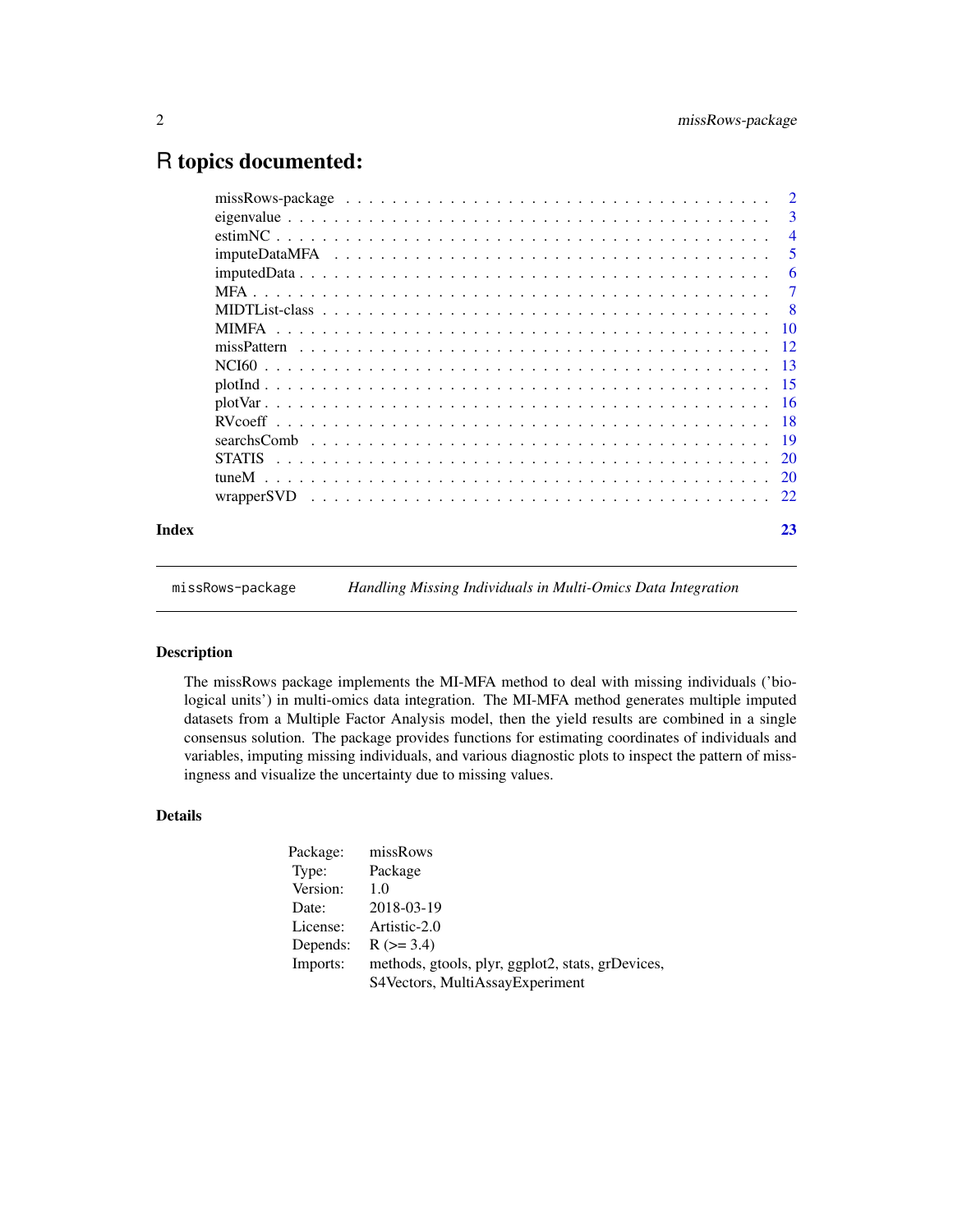#### <span id="page-2-0"></span>eigenvalue 3 and 3 and 3 and 3 and 3 and 3 and 3 and 3 and 3 and 3 and 3 and 3 and 3 and 3 and 3 and 3 and 3 and 3 and 3 and 3 and 3 and 3 and 3 and 3 and 3 and 3 and 3 and 3 and 3 and 3 and 3 and 3 and 3 and 3 and 3 and 3

#### Author(s)

Ignacio González and Valentin Voillet

Maintainer: Ignacio González <ignacio.gonzalez@somewhere.net>

#### References

Voillet V., Besse P., Liaubet L., San Cristobal M., González I. (2016). Handling missing rows in multi-omics data integration: Multiple Imputation in Multiple Factor Analysis framework. *BMC Bioinformatics*, 17(40).

#### Examples

```
## A typical MI-MFA session might look like the following.
## Here we assume there are two data tables with missing rows,
## "table1" and "table2", and the stratum for each individual
## is stored in a data frame "df".
## Not run:
```
#-- Data preparation midt <- newMIDTList(table1, table2, colData=df)

```
#-- Performing MI
midt <- MIMFA(midt, ncomp=2, M=30)
```

```
#-- Analysis of the results
plotInd(midt)
plotVar(midt)
```

```
## End(Not run)
```
eigenvalue *Scaled Firts Singular Value of the SVD of a Matrix*

#### Description

Obtain the scaled first singular value of the singular-value decomposition of a rectangular matrix X as computed by [svd](#page-0-0). Scaling is done by dividing the firts singular value by the root square of the number of rows in X. This function is internally called by [MFA](#page-6-1) and is not usually called directly by a user.

#### Usage

```
eigenvalue(X)
```
#### Arguments

X a numeric matrix whose SVD decomposition can be computed.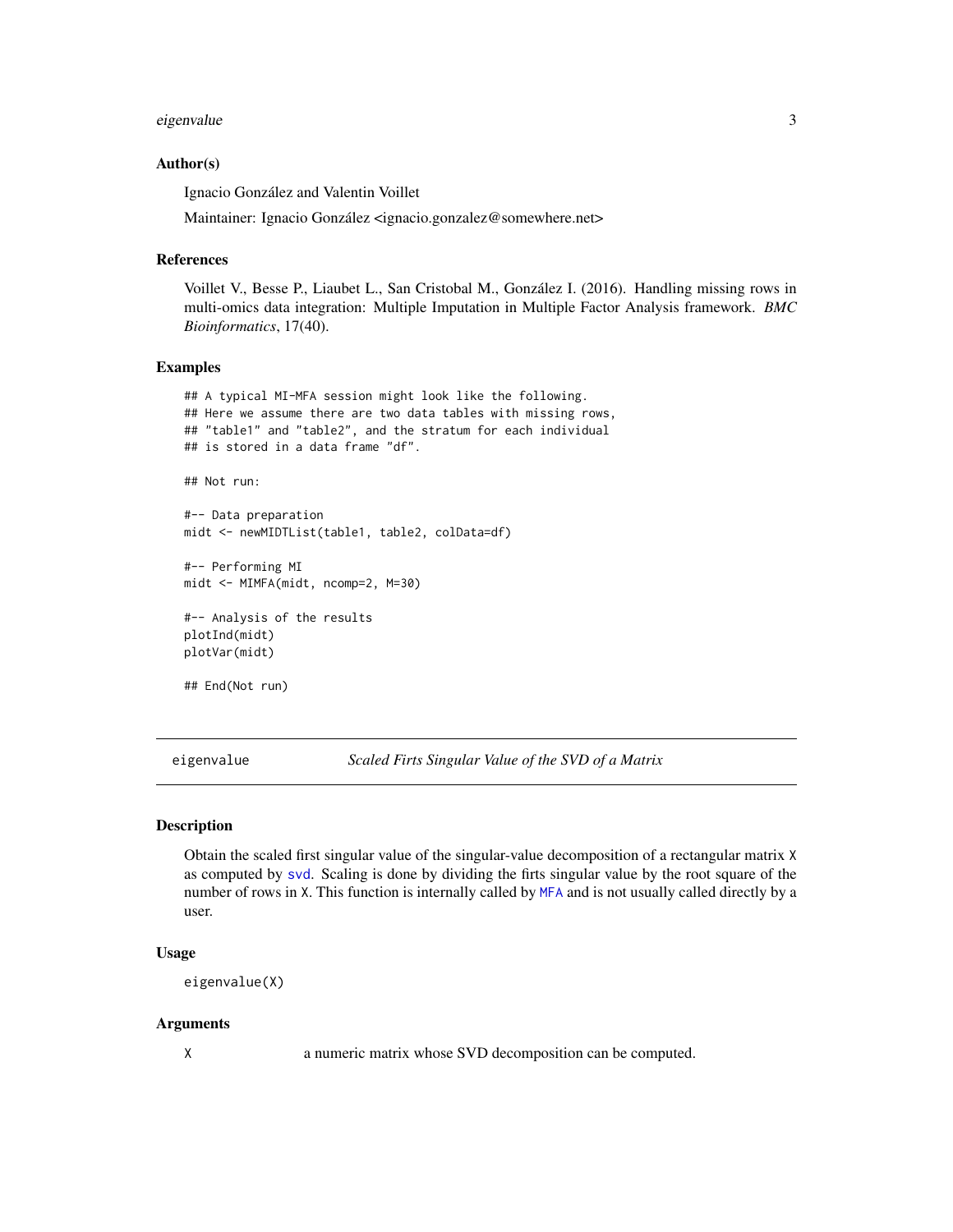# <span id="page-3-0"></span>Value

The scaled first singular value of svd(X).

estimNC *Estimate the Number of Components for Data Imputation*

# Description

estimNC estimates the number of MFA components for data imputation. This function is called internally by [MIMFA](#page-9-1) and is not usually called directly by a user.

#### Usage

estimNC(X, minNC=0, maxNC)

#### Arguments

|       | a numeric matrix.                                       |
|-------|---------------------------------------------------------|
| minNC | minimum number of components to consider, by default 0. |
| maxNC | maximum number of components to test.                   |

# Details

Partially borrowed from the estim\_npc function in the FactoMineR package, estimNC estimates the number of MFA components for data imputation using the generalized cross-validation approximation method.

# Value

Return the number of MFA components to use in data imputation.

# References

Josse, J. and Husson, F. (2012). Selecting the number of components in PCA using cross-validation approximations. *Computational Statistics and Data Analysis*, 56, 1869-1879.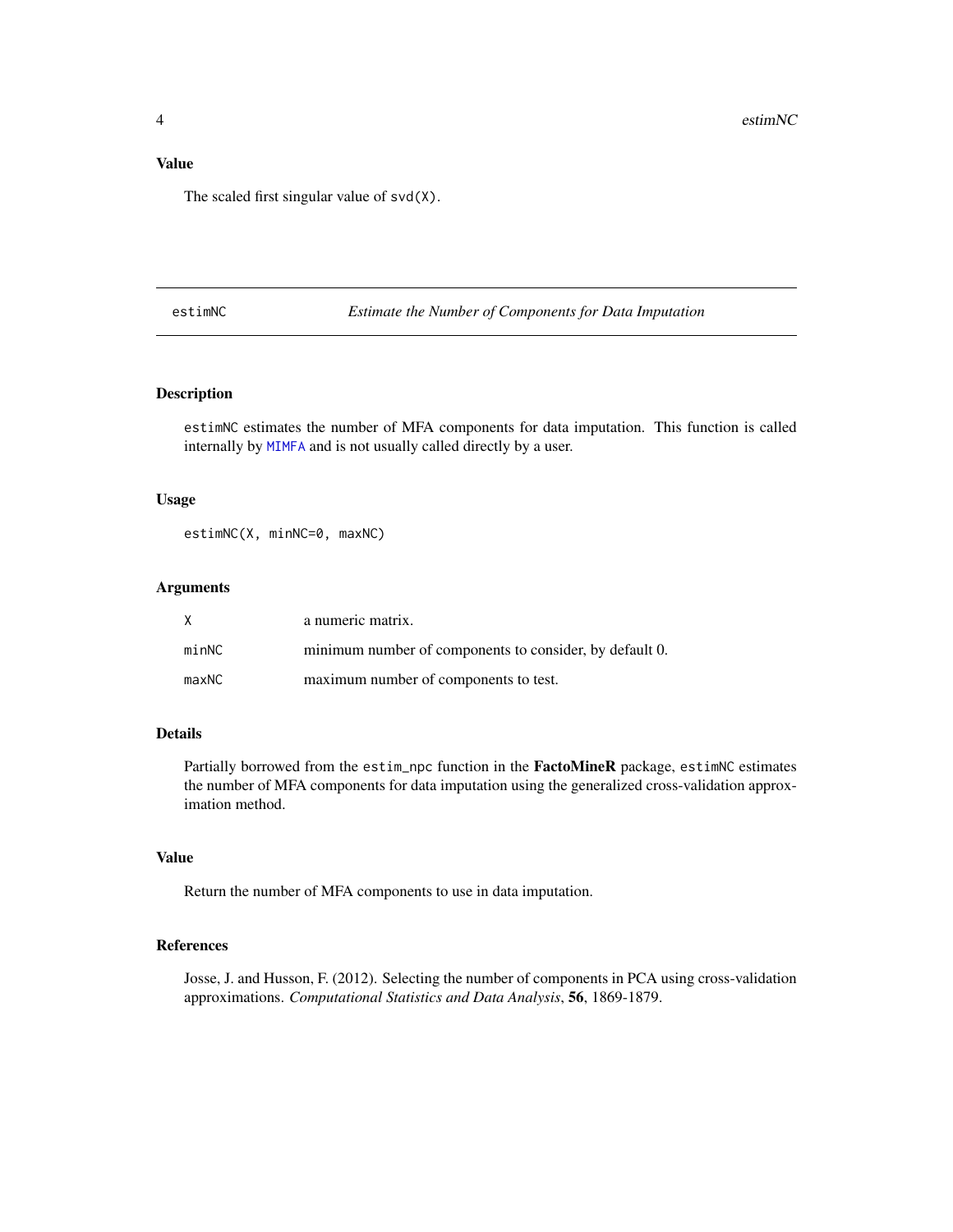<span id="page-4-1"></span><span id="page-4-0"></span>

#### Description

Impute the missing rows of data tables using the alternating least squares algorithm used in PCA. This function is internally called by [MIMFA](#page-9-1) and is not usually called directly by a user.

#### Usage

imputeDataMFA(datasets, U, missRows, comp, maxIter=500, tol=1e-10)

#### Arguments

| datasets | a list containing the data tables with missing rows. Tables in the list should be<br>arranged in samples $\times$ variables, with samples order matching in all data tables. |
|----------|------------------------------------------------------------------------------------------------------------------------------------------------------------------------------|
| U        | the compromise configuration, a matrix with the individuals coordinates as re-<br>turned by STATIS function.                                                                 |
| missRows | a list containing character vectors with the name of the missing individuals<br>(rows) per table.                                                                            |
| comp     | a number of components kept for imputation.                                                                                                                                  |
| maxIter  | integer, maximum number of iterations for the iterative algorithm.                                                                                                           |
| tol      | positive value, the threshold for assessing convergence.                                                                                                                     |

#### Details

Since the core of MFA is a PCA of the merged data tables  $K$ , the algorithm suggested to estimate MFA axes and impute missing values is inspired from the alternating least squares algorithm used in PCA. This consists in finding matrices  $F$  and  $U$  which minimize the following criterion:

$$
||K - M - FU||^{2} = \sum_{i} \sum_{k} \left( K_{ik} - M_{ik} - \sum_{d=1}^{D} F_{id} U_{kd} \right)^{2},
$$

where M is a matrix with each row equal to a vector of the mean of each variable and D is the kept dimensions in PCA. The solution is obtained by alternating two multiple regressions until convergence, one for estimating axes (loadings  $\hat{U}$ ) and one for components (scores  $\hat{F}$ ):

$$
\hat{U}' = (\hat{F}'\hat{F})^{-1}\hat{F}'(K - \hat{M})
$$
  

$$
\hat{F} = (K - \hat{M})\hat{U}(\hat{U}'\hat{U})^{-1}.
$$

The imputeDataMFA algorithm first consists in imputing missing values in  $K$  with initial values (the column means on the non-missing entries), then  $\hat{M}$  is computed. The second step of the iterative algorithm is to calculate  $\hat{F} = (K - \hat{M})U(U'U)^{-1}$  on the completed dataset by using D components of U. Missing values are estimated as  $\hat{K} = \hat{M} + \hat{F}U'$ . The new imputed data set K is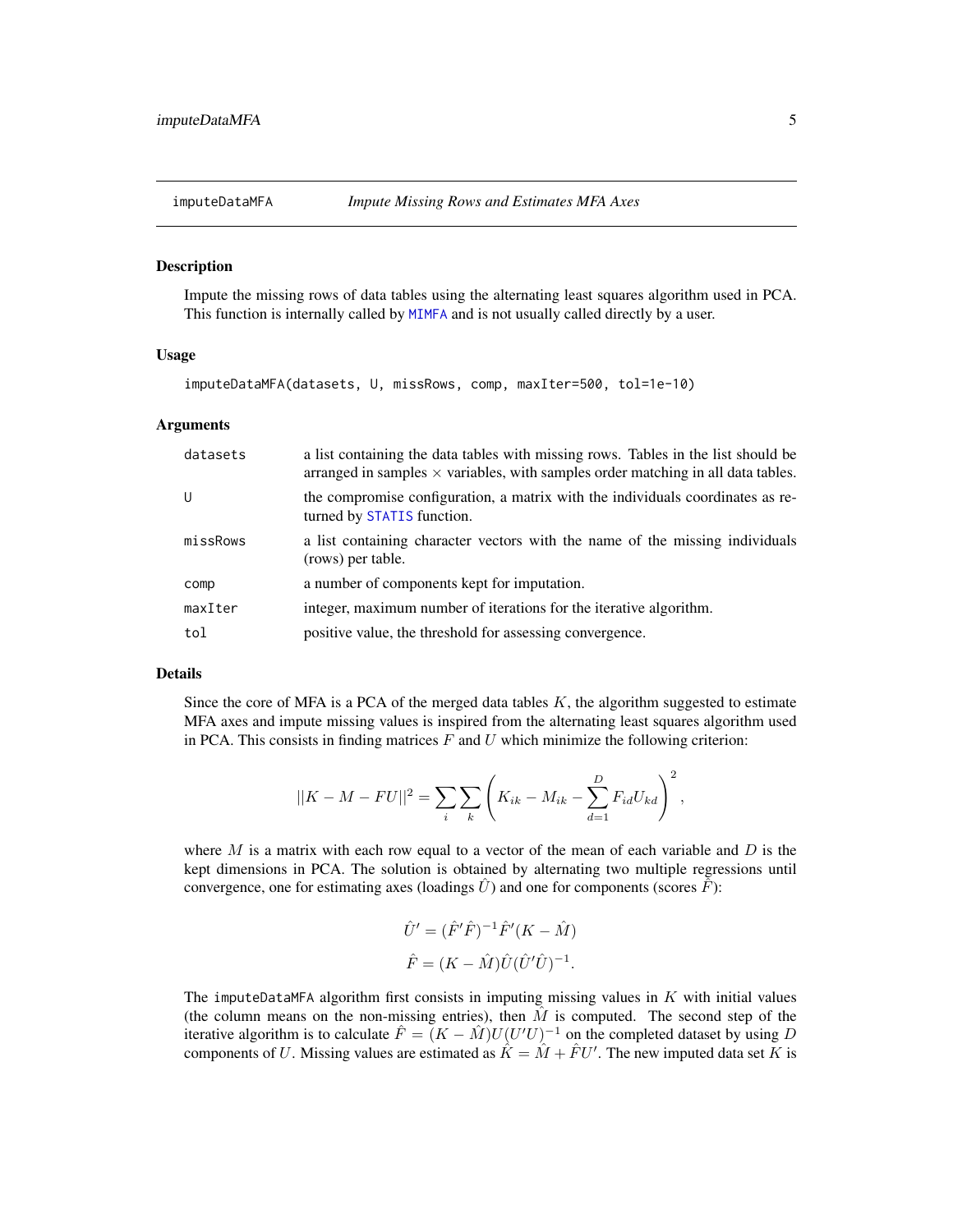<span id="page-5-0"></span>obtained by replacing the missing values of the original  $K$  matrix with the corresponding elements of  $\hat{K}$ , whilst keeping the observed values unaltered. These steps of estimation of the parameters and imputation of the missing values are iterate until convergence. The number  $D$  of components used in the algorithm can be estimated setting the estim.ncp argument to TRUE in the function [MIMFA](#page-9-1).

## Value

A list containing components with the imputed rows for each data table.

# Author(s)

Ignacio González

#### imputedData *Get the Imputed Data Tables*

### Description

imputedData function exports the list of data tables with imputed data.

#### Usage

```
imputedData(object)
```
# Arguments

object an object of class MIDTList as returned by [MIMFA](#page-9-1) function.

#### Value

A list of length the data tables number, each component containing a completed data table.

# Author(s)

Ignacio González

# See Also

[MIMFA](#page-9-1)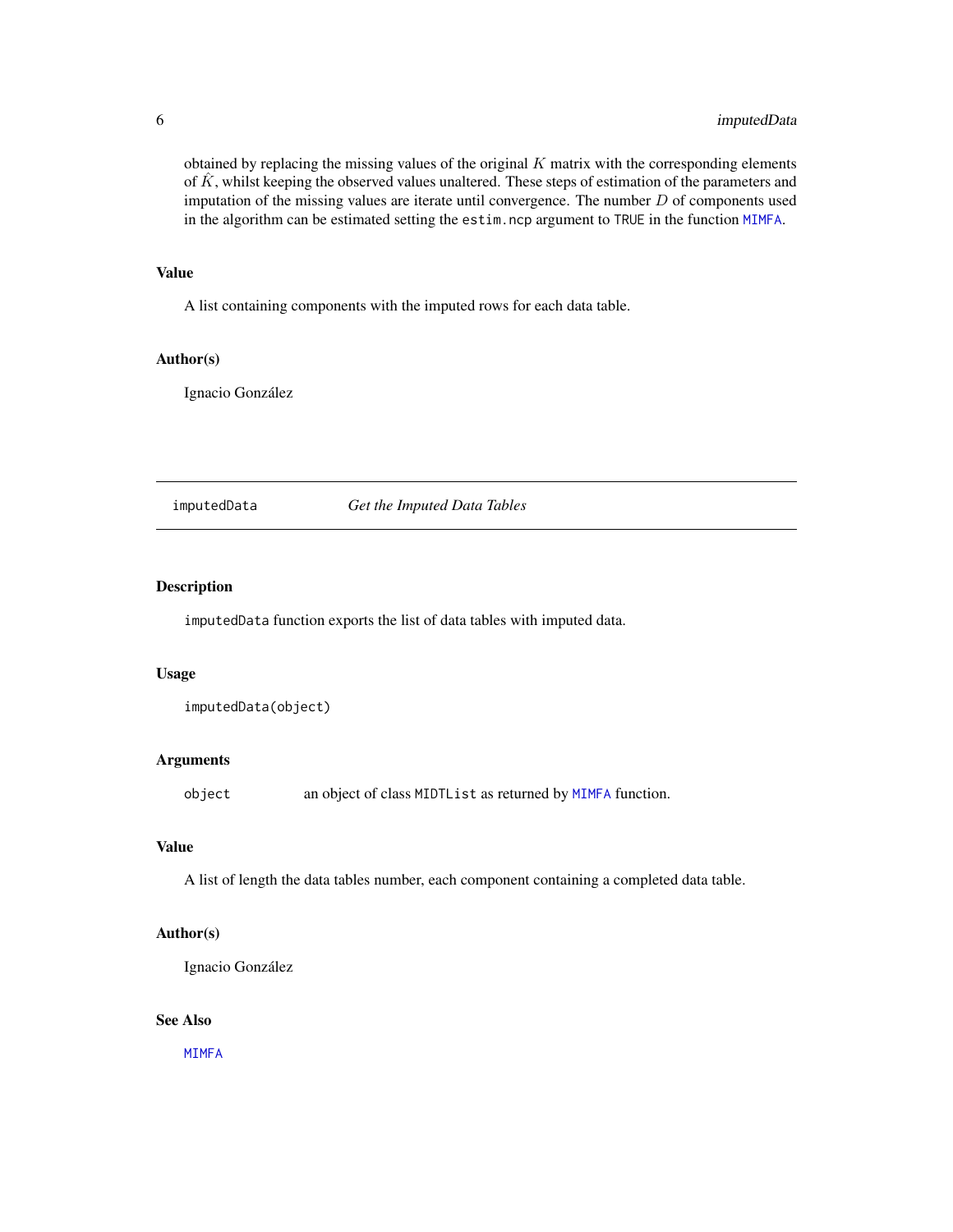#### <span id="page-6-0"></span> $MFA$  7

# Examples

```
#-- load data and create MIDTList object
data(NCI60)
midt <- MIDTList(NCI60$mae)
#-- performs MIMFA
midt <- MIMFA(midt, ncomp=2, M=5)
#-- exports the imputed data tables
completeData <- imputedData(midt)
```
#### <span id="page-6-1"></span>MFA *Multiple Factor Analysis (MFA)*

#### Description

Perform Multiple Factor Analysis on quantitative variables. This function is internally called by [MIMFA](#page-9-1) and is not usually called directly by a user.

#### Usage

MFA(dataTables, ncomp, nbRows, nbTables, ncTables)

# Arguments

| dataTables | a list containing data tables without missing data. Tables in the list should be<br>arranged in samples $\times$ variables, with samples order matching in all data tables. |
|------------|-----------------------------------------------------------------------------------------------------------------------------------------------------------------------------|
| ncomp      | a number of components to include in MFA.                                                                                                                                   |
| nbRows     | a number of rows, equal for all data tables.                                                                                                                                |
| nbTables   | a number of data tables in dataTables.                                                                                                                                      |
| ncTables   | a vector containing the number of columns per data table.                                                                                                                   |

# Details

MFA function performs Multiple Factor Analysis in the sense of Escofier-Pages on data tables of quantitative variables.

# Value

MFA returns a matrix of individuals coordinates.

# Author(s)

Ignacio González, Valentin Voillet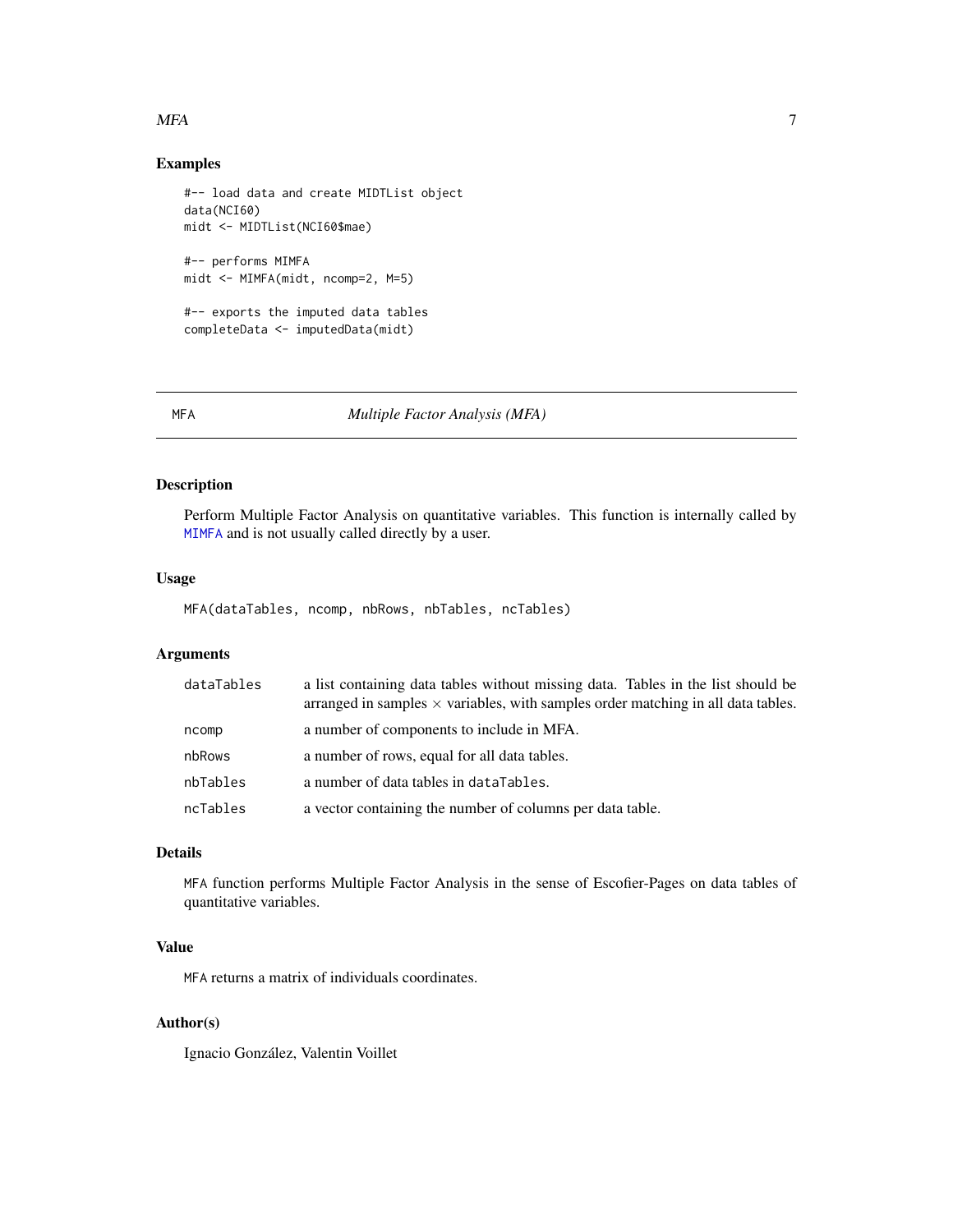#### <span id="page-7-0"></span>References

Escofier, B. and Pages, J. (1994) Multiple Factor Analysis (AFMULT package). *Computational Statistics and Data Analysis*, 18, 121-140.

#### See Also

[MFA](#page-6-1) in FactoMineR

MIDTList-class *Infrastructure for Multiple Imputation and Multi-omics Experiments*

#### <span id="page-7-1"></span>Description

MIDTList is an S4 class that extends the class [MultiAssayExperiment](#page-0-0) by providing the infrastructure (slots) to store the input data, intermediate calculations and results of a multiple imputation approach.

# Objects from the Class

Objects can be created by calls of the form:

```
MIDTList(..., colData=NULL, strata=NULL, assayNames=NULL)
new("MIDTList", ..., colData=NULL, strata=NULL, assayNames=NULL)
```
#### Arguments

... arguments passed to '...' can be:

1) data tables with missing individuals. Two or more objects which can be interpreted as matrices (or data frames). Data tables passed as arguments in ... must be arranged in variables  $(rows)$   $\times$  individuals (columns), with individual names matching row names of colData.

2) a list containing two or more data tables with missing individuals. Data tables (matrices or data frames) within list must be arranged in variables (rows)  $\times$  individuals (columns), with individual names matching row names of colData.

3) an object of class [MultiAssayExperiment](#page-0-0). In this case colData and assayNames arguments are ignored.

colData a DataFrame giving the characteristics for all individuals (biological units). The row names of colData must contain individual identifiers.

assayNames optional. A character vector giving the name for each table.

strata a character indicating the column of colData to be used as strata in the construction of MIDTL ist.

# Details

To facilitate programming pipelines, NULL values are input for compromise, configurations, imputedIndv and MIparam slots, in which case the default value is used as if the argument had been missing. These slots will be updated after multiple imputation ([MIMFA](#page-9-1)) approach.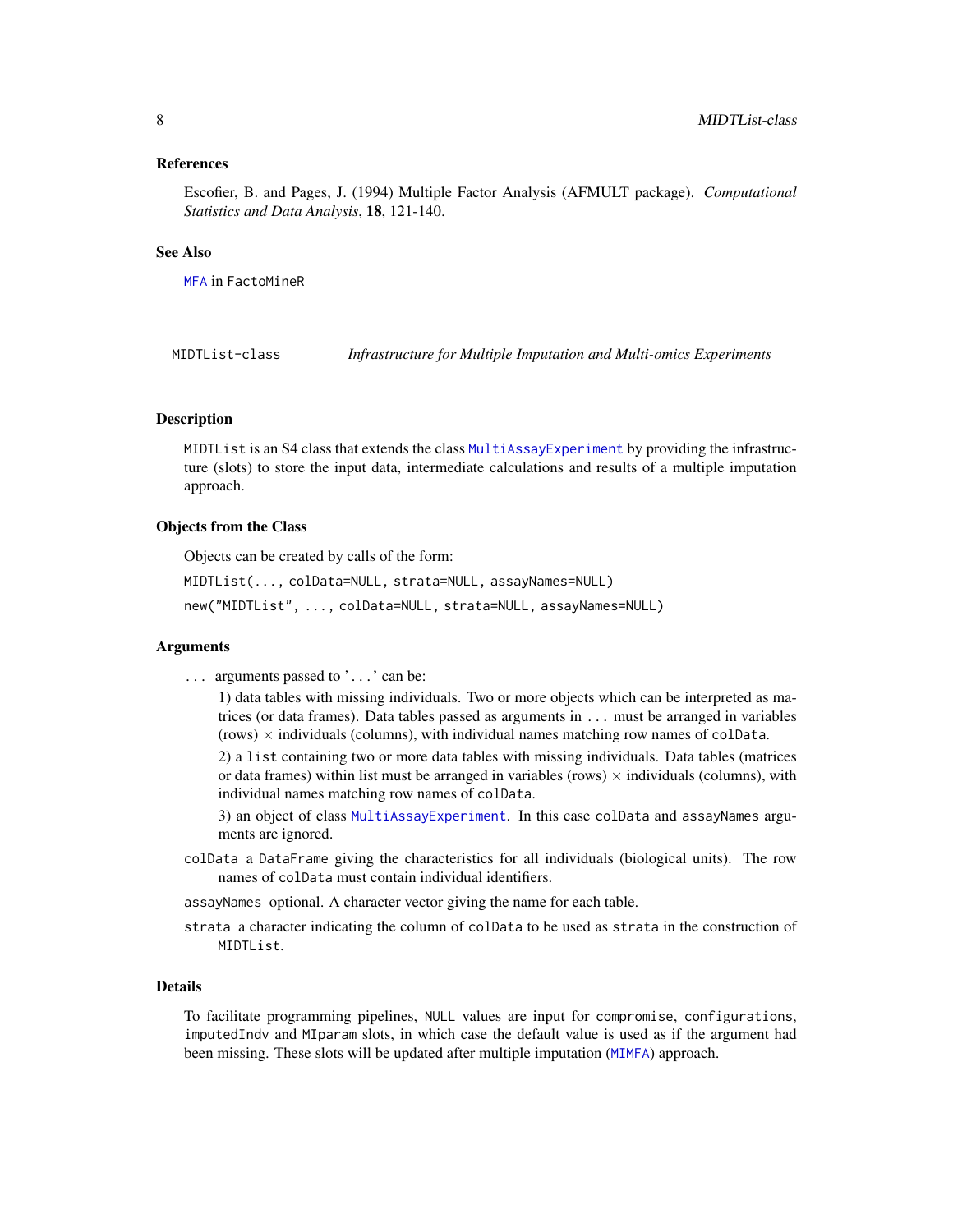#### <span id="page-8-0"></span>**Slots**

ExperimentList an [ExperimentList](#page-0-0) class object for each assay dataset.

colData a DataFrame of all clinical/specimen data available across experiments.

sampleMap a DataFrame of translatable identifiers of samples (individuals) and participants.

metadata additional data describing the MultiAssayExperiment object.

drops a metadata list of dropped information.

- strata: a numeric value or character. The column of colData to be used as strata in MIMFA.
- missingIndv: a list containing character vectors with the name of the missing individuals per table.
- compromise: the compromise configuration, a matrix with the individuals coordinates as returned by [STATIS](#page-19-1) function.
- configurations: a list containing the individuals coordinates for each imputed dataset as returned by [MIMFA](#page-9-1) function.
- imputedIndv: a list containing the imputed individuals for each data table as returned by [imputeDataMFA](#page-4-1) function.

MIparam: a list containing the parameters used in the [MIMFA](#page-9-1) function.

#### Extends

Class [MultiAssayExperiment](#page-0-0), directly.

#### Methods

initialize signature(.Object = "MIDTList"): See 'Objects from the Class' section for description.

Class-specific methods return the corresponding objects:

- strata signature(object="MIDTList"): Return factor of strata giving the stratum for each individual.
- missingIndy signature(object="MIDTList"): Return list containing character vectors with the name of the missing individuals per table.
- compromise signature(object="MIDTList"): Return matrix with the individuals coordinates as returned by [STATIS](#page-19-1) function.
- configurations signature(object="MIDTList", M="all"): Get all configurations. If M is a positive integer, the Mth configuration is returned.
- imputedIndv signature(object="MIDTList"): Return list containing the imputed individuals for each data table.
- MIparam signature(object="MIDTList"): Return list containing the parameters used in the [MIMFA](#page-9-1) function.

Standard generic methods:

show signature(object="MIDTList"): Informatively display object contents.

See [MultiAssayExperiment-class](#page-0-0) for generic methods associated to the MultiAssayExperiment class.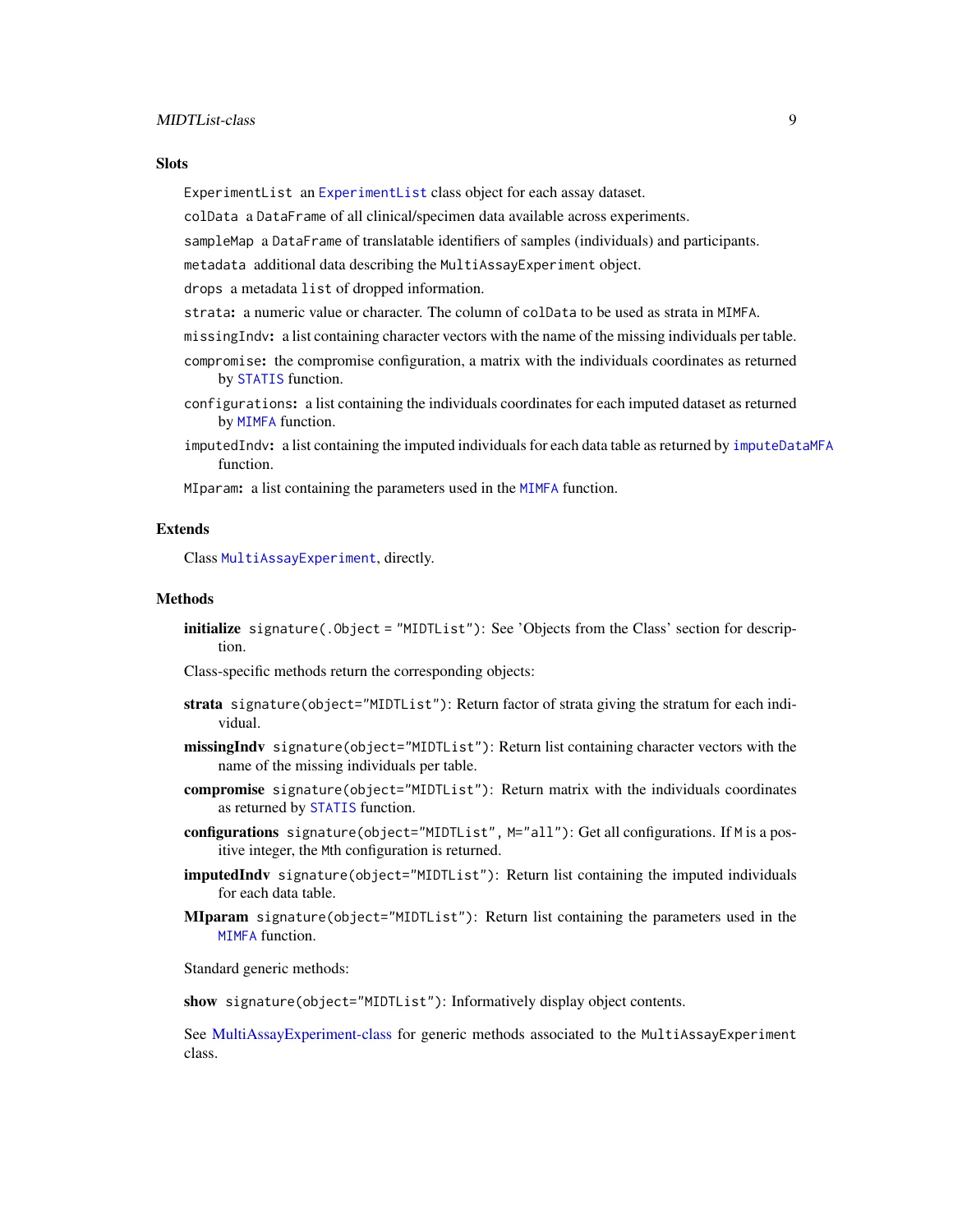#### Author(s)

Ignacio González

# See Also

[MultiAssayExperiment-class,](#page-0-0) [MultiAssayExperiment-methods](#page-0-0)

#### Examples

```
#-- load data
data(NCI60)
#-- MIDTList object from separate data tables
table1 <- NCI60$dataTables$trans
table2 <- NCI60$dataTables$prote
colData <- NCI60$dataTables$cell.line
midt <- MIDTList(table1, table2, colData=colData,
                assayNames=c("transcrip", "proteome"))
midt
#-- MIDTList object from a list
tablesList <- NCI60$dataTables[1:2]
colData <- NCI60$dataTables$cell.line
midt <- MIDTList(tablesList, colData=colData)
midt
#-- MIDTList object directly from a 'MultiAssayExperiment'
midt <- MIDTList(NCI60$mae)
midt
```
<span id="page-9-1"></span>MIMFA *Handling Missing Individuals in MFA*

# Description

The MIMFA function estimates coordinates of individuals and variables on the MFA components by implementing a multiple imputation (MI) approach in order to deal with multiple tables in presence of missing individuals.

#### Usage

```
MIMFA(object, ncomp=2, M=NULL, estimeNC=FALSE, maxIter=500, tol=1e-10)
```
<span id="page-9-0"></span>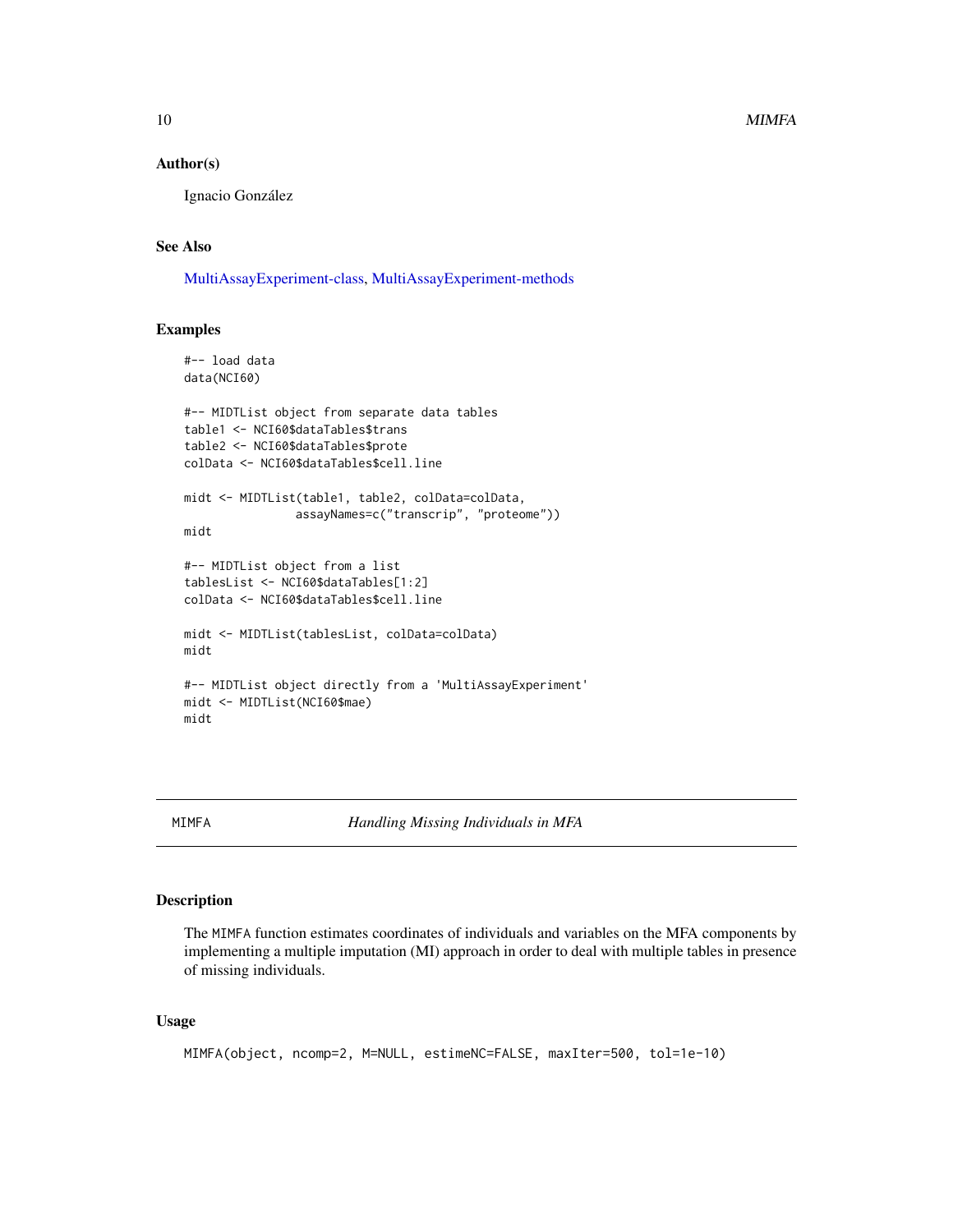#### <span id="page-10-0"></span> $MIMFA$  and the contract of the contract of the contract of the contract of the contract of the contract of the contract of the contract of the contract of the contract of the contract of the contract of the contract of the

#### Arguments

| object   | an object of class MIDTList.                                                                                                                                              |
|----------|---------------------------------------------------------------------------------------------------------------------------------------------------------------------------|
| ncomp    | a number of components to include in MFA when estimencerral SE (default<br>to 2). If estimeNC=TRUE, then ncomp correspond to the maximum number of<br>components to test. |
| M        | integer, number of imputations. Default to min(30, Mtotal), where Mtotal is<br>the total number of possible imputations.                                                  |
| estimeNC | logical. If TRUE the number of MFA components for data imputation is esti-<br>mated. Default is FALSE.                                                                    |
| maxIter  | integer, maximum number of iterations for the imputeDataMFA function.                                                                                                     |
| tol      | positive value, the threshold for assessing convergence in the imputeDataMFA<br>algorithm.                                                                                |

### Details

According to the MI methodology, missing individuals are filled in by several sets of plausible values, resulting in M completed data. MFA is then applied to each completed data leading to M different configurations. Finally, the M configurations are combined using the STATIS method to yield one consensus solution.

If estimeNC=TRUE, the number of MFA components for data imputation is estimated using the generalized cross-validation approximation method. In this case, ncomp corresponds to the maximum number of components to test.

#### Value

A [MIDTList](#page-7-1) object containing additional slots for:

```
compromise
configurations
imputedIndv
MIparam
```
See [MIDTList](#page-7-1) for description.

#### Author(s)

Ignacio González and Valentin Voillet

# References

Voillet V., Besse P., Liaubet L., San Cristobal M., González I. (2016). Handling missing rows in multi-omics data integration: Multiple Imputation in Multiple Factor Analysis framework. *BMC Bioinformatics*, 17(40).

Lavit C., Escoufier Y., Sabatier R., Traissac P. (1994). The ACT (STATIS method). *Computational Statistics & Data Analysis*, 18(1), 97–119.

Josse J., Husson F. (2012). Selecting the number of components in PCA using cross-validation approximations. *Computational Statistics and Data Analysis*, 56, 1869–1879.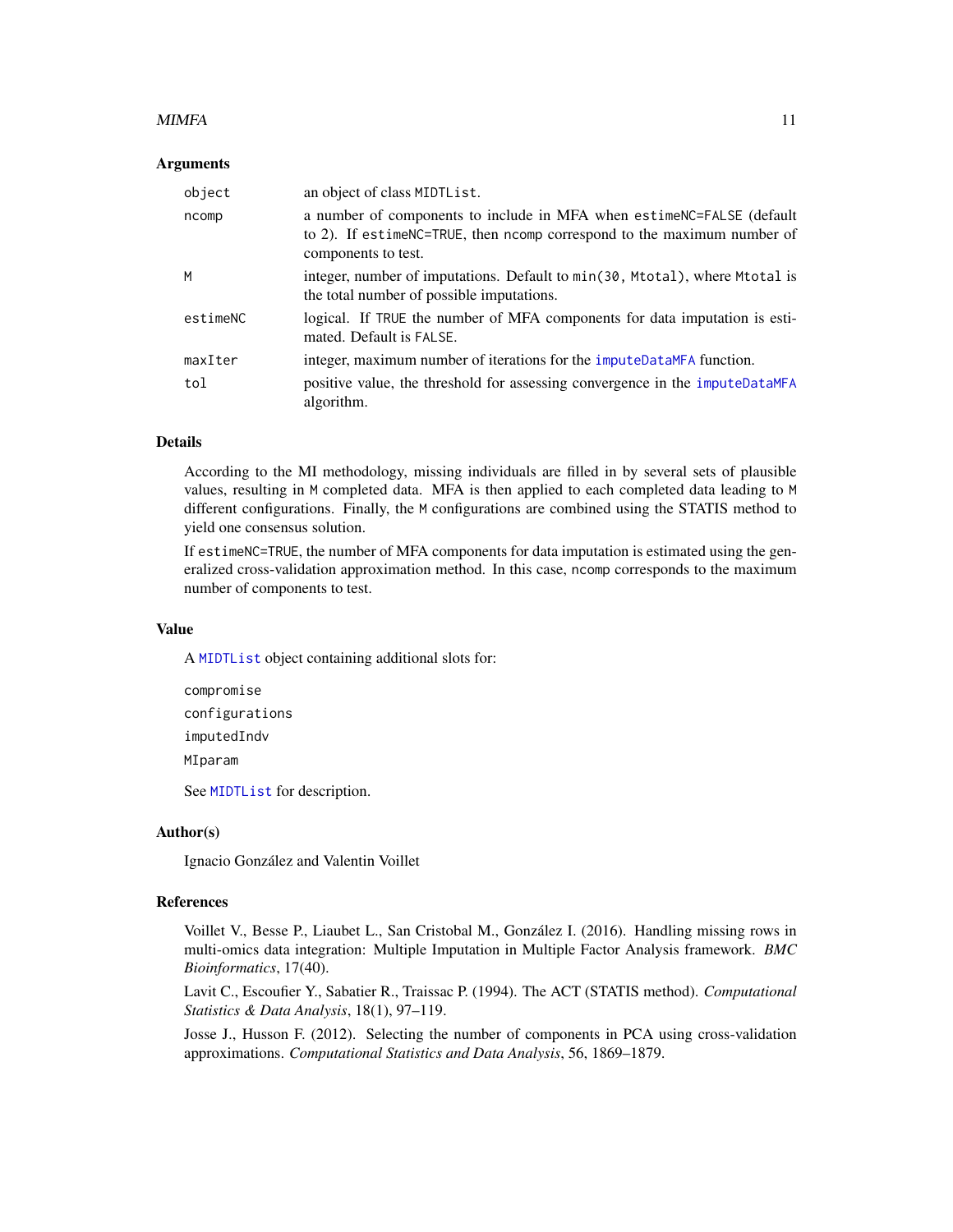# See Also

[plotInd](#page-14-1), [plotVar](#page-15-1), [tuneM](#page-19-2)

#### Examples

```
#-- load data and create MIDTList object
data(NCI60)
midt <- MIDTList(NCI60$mae)
midt
#-- performs MIMFA
midt <- MIMFA(midt, ncomp=3, M=10)
midt
#-- estimates the number of MFA components for data imputation
#-- ncomp is chosen to being enough large
## Not run:
midt <- MIMFA(midt, ncomp=50, M=10, estimeNC=TRUE)
midt
## End(Not run)
```
missPattern *Inspects Pattern of Missingness*

# Description

This function inspects and plots the structure of missing individuals in data tables.

# Usage

```
missPattern(object, colStrata=NULL, colMissing="grey70", cexTitles=12,
            legTitle="Strata", missLab="miss", showPlot=TRUE)
```

```
## S3 method for class 'missPattern'
print(x, \ldots)
```
# Arguments

| object       | an object of class MIDTList.                                                                                                                       |
|--------------|----------------------------------------------------------------------------------------------------------------------------------------------------|
| $\mathsf{x}$ | an object of class inheriting from missPattern                                                                                                     |
| colStrata    | a character vector of the same length than the number of strata, containing the<br>color names to be used to annotate the individuals per stratum. |
| colMissing   | the fill color for missing individuals.                                                                                                            |
| cexTitles    | a positive number. The amount by which table titles should be magnified.                                                                           |
| legTitle     | character. The legend title.                                                                                                                       |
| missLab      | character. The label legend for missing individuals.                                                                                               |
| showPlot     | logical. Whether the plot will be displayed. Default is TRUE.                                                                                      |
| $\ddots$     | not used currently.                                                                                                                                |

<span id="page-11-0"></span>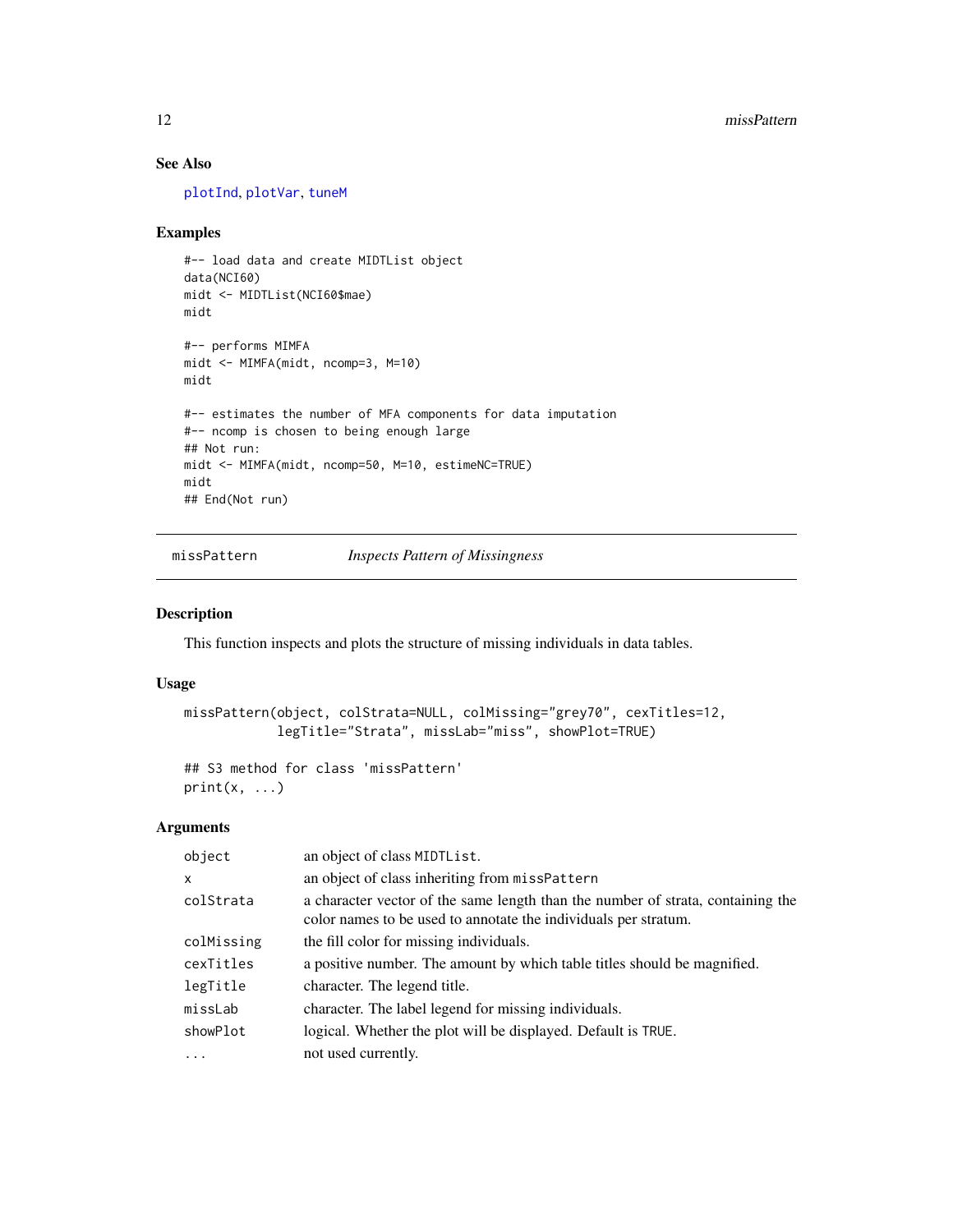# <span id="page-12-0"></span> $NCI60$  and the set of the set of the set of the set of the set of the set of the set of the set of the set of the set of the set of the set of the set of the set of the set of the set of the set of the set of the set of t

# Details

missPattern calculates the amount of missing/available individuals in each stratum per data table and plots a missingness map showing where missingness occurs. For plotting, tables are arranged in individuals (rows)  $\times$  features (columns). Data tables are plotted separately on a same device showing the pattern of missingness. The individuals are colored according to their stratum whereas missing individuals (rows) are specific colored (see colMissing).

# Value

A list with the following components:

| nbMissing | a data, frame containing the amount of missing/available rows in each stratum<br>per data table. |
|-----------|--------------------------------------------------------------------------------------------------|
| isMissing | a data. Frame containing the indicator matrix for the missing rows.                              |
| ggp       | an object of class ggplot.                                                                       |

#### Author(s)

Ignacio González

#### Examples

```
#-- load data and create MIDTList object
data(NCI60)
midt <- MIDTList(NCI60$mae)
#-- inspects pattern of missingness
patt <- missPattern(midt)
patt
```
NCI60 *Data of the NCI-60 Cell Lines with Missing Individuals*

### Description

The NCI60 data contain both transcriptomic and proteomic expression for a collection of 60 cell lines from the National Cancer Institute (NCI-60). Data tables with missing individuals have been generated for illustration purposes.

#### Usage

data(NCI60)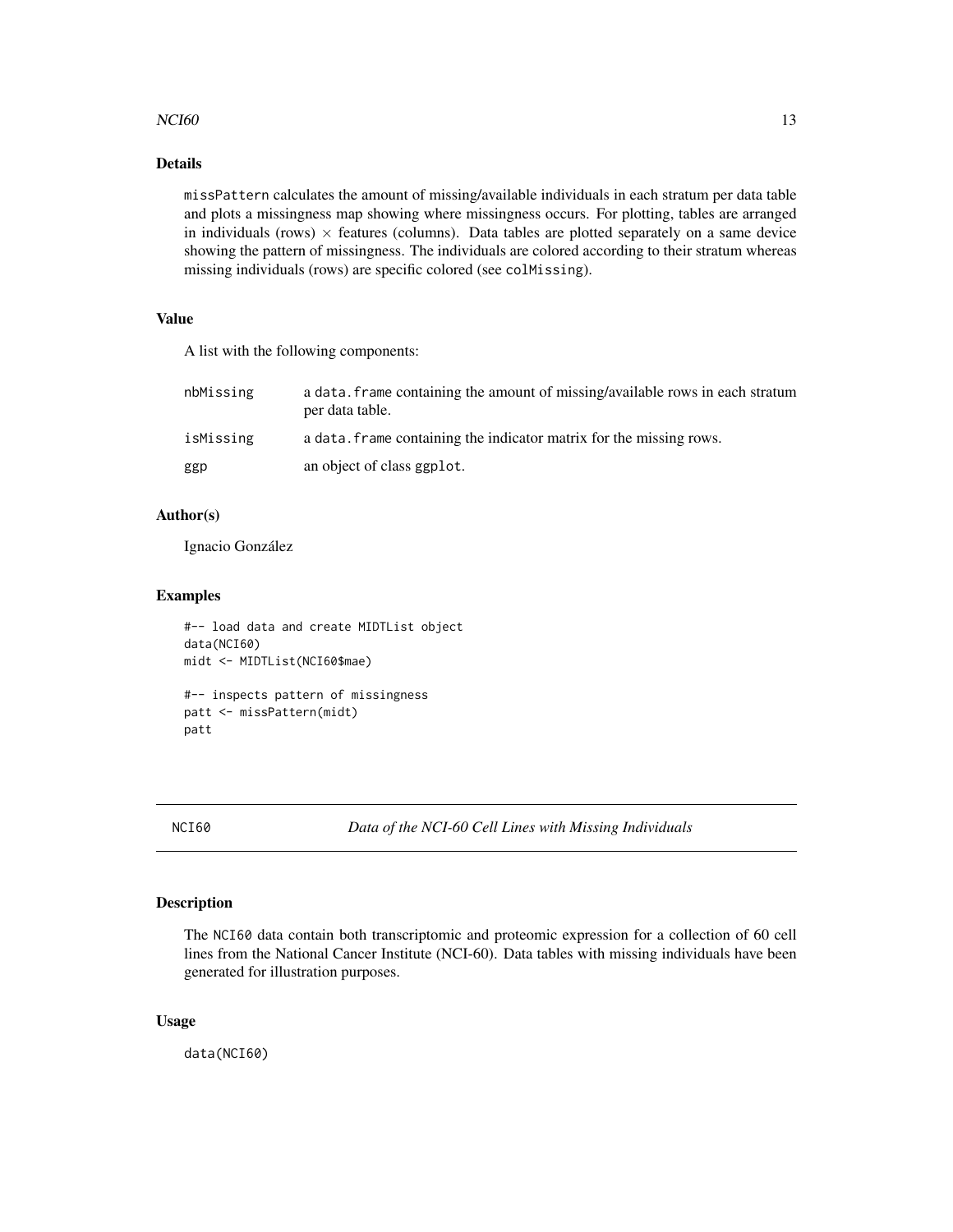#### Format

A list with two components, dataTables and mae:

dataTables contain a list with the following components:

- trans a matrix containing 300 rows and 48 columns. The mRNA transcription levels of the NCI60 cell lines. There are 12 missing individuals.
- prote a matrix containing 162 rows and 52 columns. The protein abundance levels of the NCI60 cell lines. There are 8 missing individuals.
- cell.line a DataFrame of cancer types: colon (CO), renal (RE), ovarian (OV), breast (BR), prostate (PR), lung (LC), central nervous system (CNS), leukemia (LE) and melanoma (ME).

mae contain a 'MultiAssayExperiment' instance from NCI60 data with transcriptome and proteomic experiments as described in dataTables.

#### Details

The transcriptome data was retrieved directly from the NCI60\_4arrays package. This data table contains gene expression profiles generated by the Agilent platform with only few hundreds of genes randomly selected to keep the size of the Bioconductor package small. However, the full dataset is available in Reinhold *et al.* (2012).

The proteomic data was retrieved directly from the rcellminerData package. Protein abundance levels were available for 162 proteins.

The scripts used to generate this data are contained within the inst/extdata folder of the missRows package.

# Source

NCI60\_4arrays package.

rcellminerData package.

#### References

Reinhold W.C., Sunshine M., Liu H., Varma S., Kohn K.W., Morris J., Doroshow J., Pommier Y. (2012). Cellminer: A web-based suite of genomic and pharmacologic tools to explore transcript and drug patterns in the NCI-60 cell line set. *Cancer Research*, 72(14):3499-511.

The CellMiner project website: http://discover.nci.nih.gov/cellminer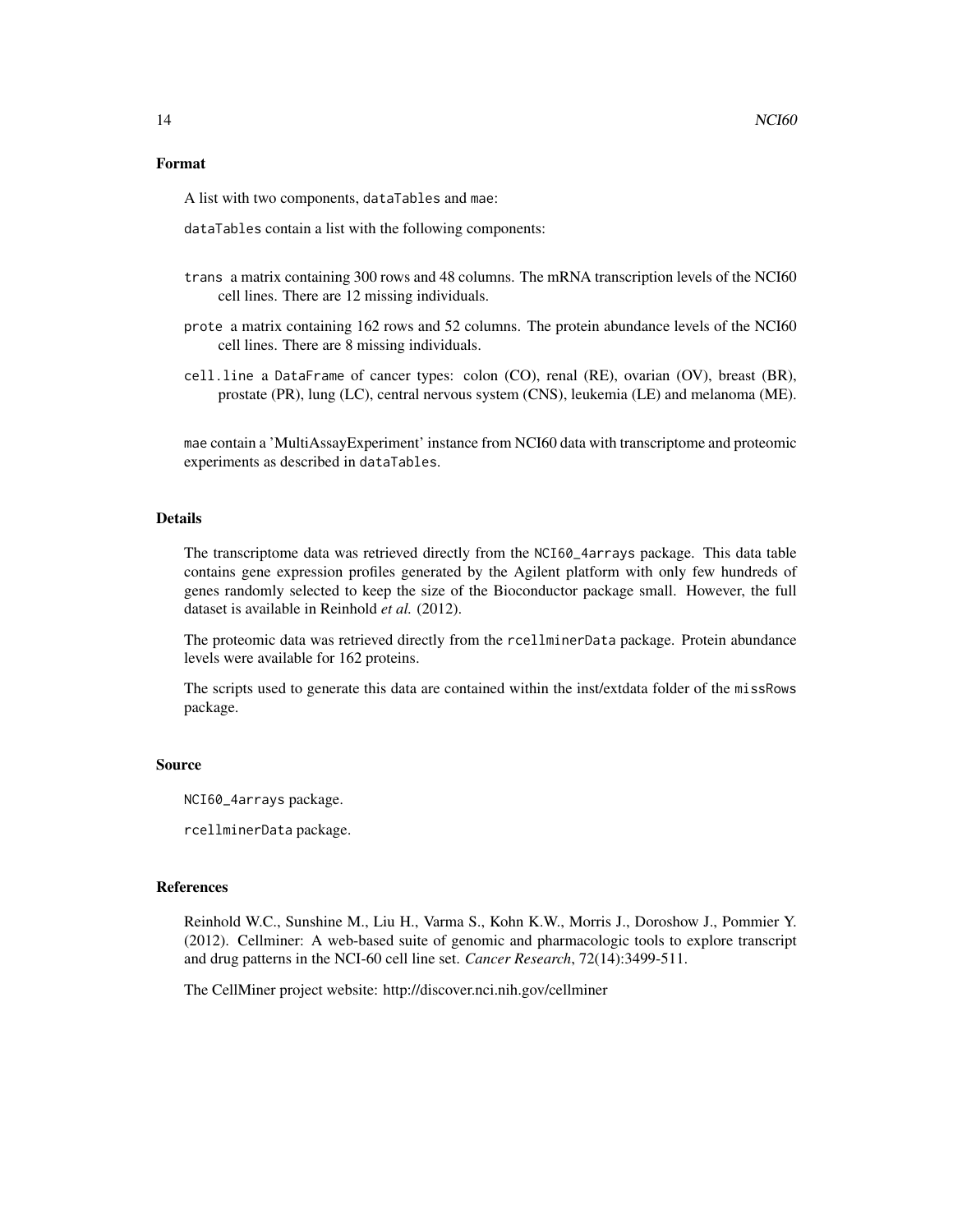<span id="page-14-1"></span><span id="page-14-0"></span>

#### Description

This function provides scatter plots for individuals (experimental units) representation from [MIMFA](#page-9-1) results.

#### Usage

```
plotInd(object, comp=c(1, 2), colStrata=NULL, colMissing="white",
       confAreas=c("none", "ellipse", "convex.hull"), confLevel=0.95,
       ellipseType=c("norm", "t"), alpha=0.1, lwd=0.3, cex=3,
       legTitle="Strata")
```
### Arguments

| object      | an object of class MIDTList as returned by MIMFA function.                                                                                                                  |  |
|-------------|-----------------------------------------------------------------------------------------------------------------------------------------------------------------------------|--|
| comp        | an integer vector of length two. The components that will be used on the hori-<br>zontal and the vertical axes respectively to project the individuals.                     |  |
| colStrata   | a character vector of the same length than the number of strata containing the<br>color names to be used to annotate the individuals per stratum.                           |  |
| colMissing  | the fill color for imputated individuals.                                                                                                                                   |  |
| confAreas   | a character string indicating whether to plot "none", "ellipse" or "convex.hull"<br>confidence areas.                                                                       |  |
| confLevel   | a numerical value indicating the confidence level of ellipses being plotted when<br>confareas = "ellipse". The default is set to 0.95, for a $95\%$ confidence re-<br>gion. |  |
| ellipseType | the type of ellipse. The default "norm" assumes a multivariate normal distribu-<br>tion, and "t" assumes a multivariate t-distribution.                                     |  |
| alpha       | the alpha transparency for filled color of the confidence areas, values are any<br>numbers from 0 (transparent) to 1 (opaque).                                              |  |
| lwd         | a positive number. The border line width of the confidence areas.                                                                                                           |  |
| cex         | a positive number. The amount by which plotting symbols should be magnified.                                                                                                |  |
| legTitle    | character. The legend title.                                                                                                                                                |  |

### Details

plotInd function makes scatter plot for individuals representation from [MIMFA](#page-9-1) results. Each point corresponds to an individual. The individuals are colored with rapport to their stratum, whereas imputed individuals are colored according to the colMissing argument.

Multiple imputation generates M imputed datasets and the variance between-imputations reflects the uncertainty associated to the estimation of the missing values. The plotInd function proposes two approaches to visualize the uncertainty due to missing data: confidence ellipses and convex hulls.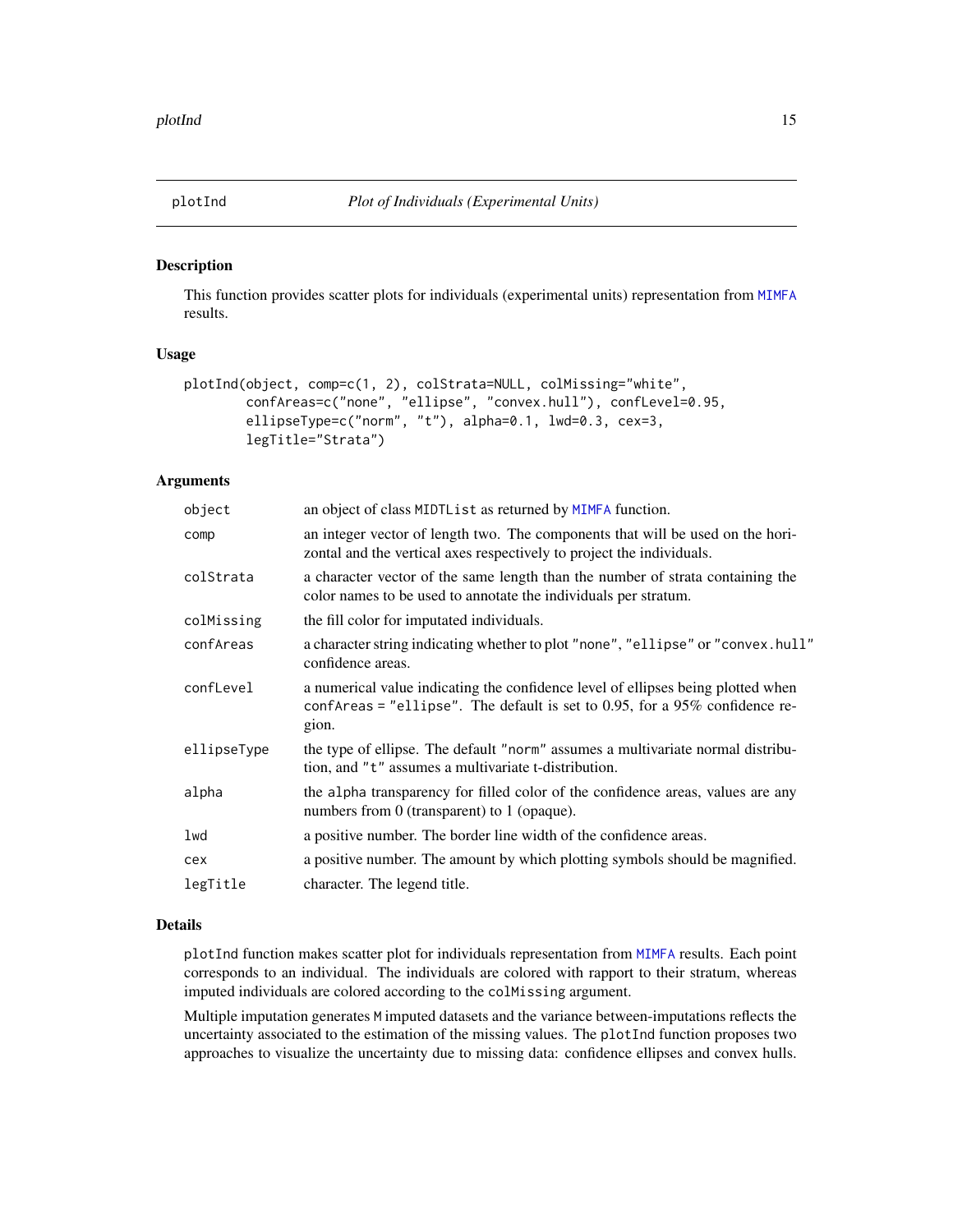<span id="page-15-0"></span>The idea is to project all the multiple imputed datasets onto the compromise configuration. Each individual is represented by M points, each corresponding to one of the M configurations. Confidence ellipses and convex hulls can then be constructed for the M configurations for each individual. For ease of understanding, not all individuals for the M configurations obtained are plotted.

Confidence ellipses can be created by setting the confAreas argument to "ellipse". The 95% confidence ellipses are showed by default. Convex hulls are plotted by setting the confAreas argument to "convex.hull". The computed convex hull results in a polygon containing all M solutions.

#### Value

An object of class ggplot.

#### Author(s)

Ignacio González and Valentin Voillet

#### See Also

[plotVar](#page-15-1)

#### Examples

```
#-- load data and create MIDTList object
data(NCI60)
midt <- MIDTList(NCI60$mae)
#-- performs MIMFA
midt <- MIMFA(midt, ncomp=2, M=10)
#-- default plot
plotInd(midt)
#-- with confidence ellipses
plotInd(midt, confAreas="ellipse")
#-- with convex hull areas
plotInd(midt, confAreas="convex.hull")
```
<span id="page-15-1"></span>plotVar *Plot of Variables: Correlation Circle*

#### Description

This function provides "correlation circle", scatter plots for variables representation from [MIMFA](#page-9-1) results.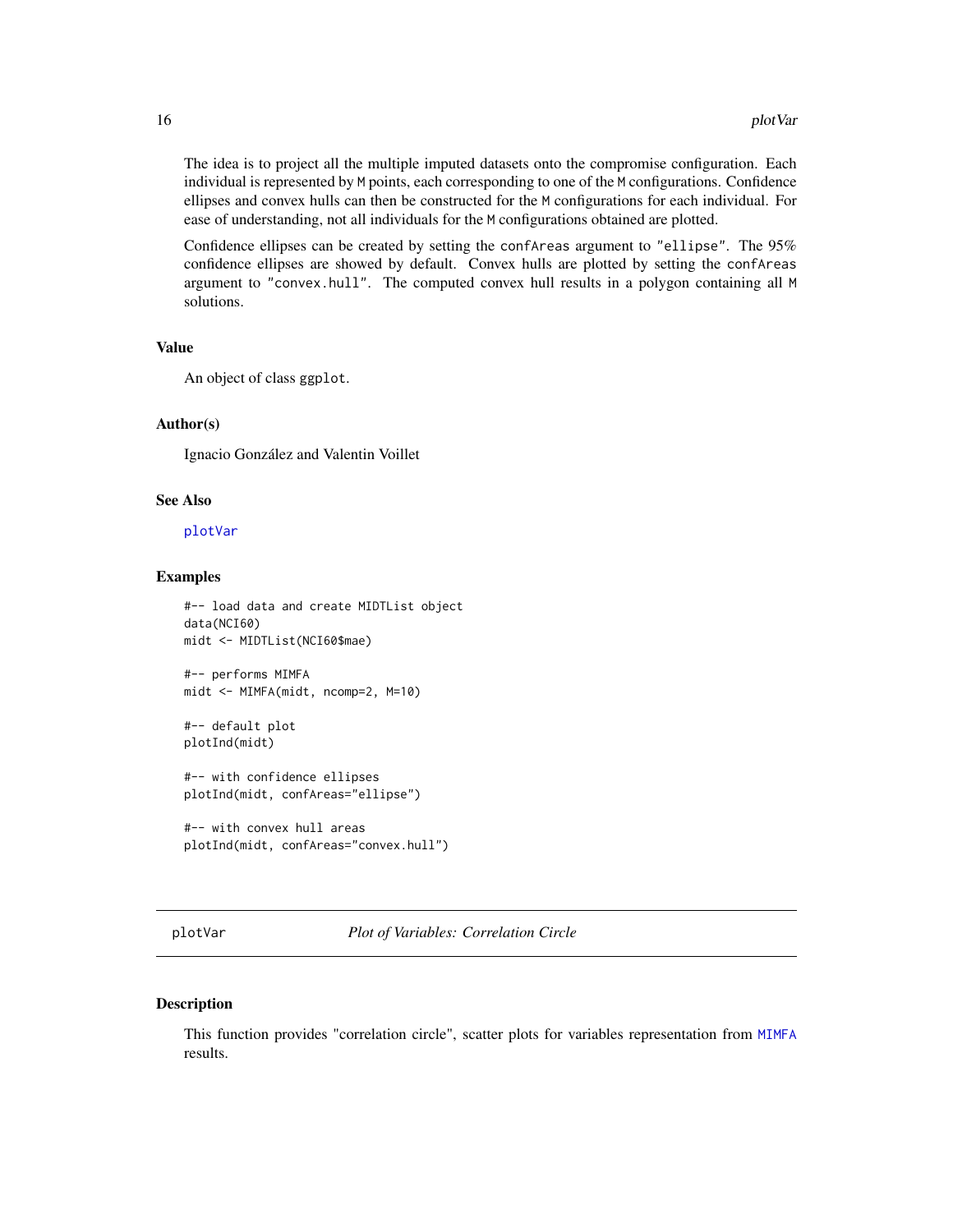#### <span id="page-16-0"></span>plotVar the contract of the contract of the contract of the contract of the contract of the contract of the contract of the contract of the contract of the contract of the contract of the contract of the contract of the co

# Usage

```
plotVar(object, comp=c(1, 2), col=NULL, varNames=FALSE, cex=3,
        pch=19, alpha=0.7, spty=TRUE, cutoff=0, radIn=0.5,
        overlap=TRUE, ncols=2, legTitle="Tables")
```
# Arguments

| object   | an object of class MIDTList as returned by MIMFA function.                                                                                                                                            |
|----------|-------------------------------------------------------------------------------------------------------------------------------------------------------------------------------------------------------|
| comp     | an integer vector of length two. The components that will be used on the hori-<br>zontal and the vertical axis respectively to project the variables.                                                 |
| col      | a character or integer vector of colors for plotted character and symbols, it must<br>be of length the total number of data tables (see Details).                                                     |
| varNames | either a character vector with data table names, or FALSE for no plotting variable<br>labels. If TRUE, the variable names in the data tables are used as variable labels<br>in the plot. See Details. |
| cex      | a numeric vector of character expansion sizes for the plotted character and sym-<br>bols, can be of length one or of length the total number of data tables. See<br>Details.                          |
| pch      | plotting 'character'. A vector of single characters or integers, can be of length<br>one or of length the total number of data tables (see Details). See points for all<br>alternatives.              |
| alpha    | the alpha transparency for plotting color of the symbols, values are any numbers<br>from $0$ (transparent) to $1$ (opaque).                                                                           |
| spty     | logical, specifying the type of plot region to be used. If TRUE (the default), a<br>square plotting region is generated. If not, a maximal plotting region is pro-<br>duced.                          |
| cutoff   | a numeric between 0 and 1. Variables with correlations below this cutoff in<br>absolute value are not plotted (see Details).                                                                          |
| radIn    | a numeric between 0 and 1, the radius of the inner circle. Defaults to 0.5.                                                                                                                           |
| overlap  | logical. Whether the variables in data tables should be plotted in one single<br>panel. Default is TRUE.                                                                                              |
| ncols    | numeric. When overlap = FALSE subsequent figures will be drawn in a multi-<br>panel on the device with nools columns.                                                                                 |
| legTitle | character. The legend title.                                                                                                                                                                          |

#### Details

plotVar produces a "correlation circle", *i.e.* the correlations between each variable and the selected components are plotted as scatter plot, with concentric circles of radius one and radius given by radIn. Each point corresponds to a variable.

The varNames argument can be used in order to select a part of the data table variable labels that are drawn. For example if you have data tables named "table1" and "table2", you can use varNames = "table1" and then the variable names in the "table1" are drawn.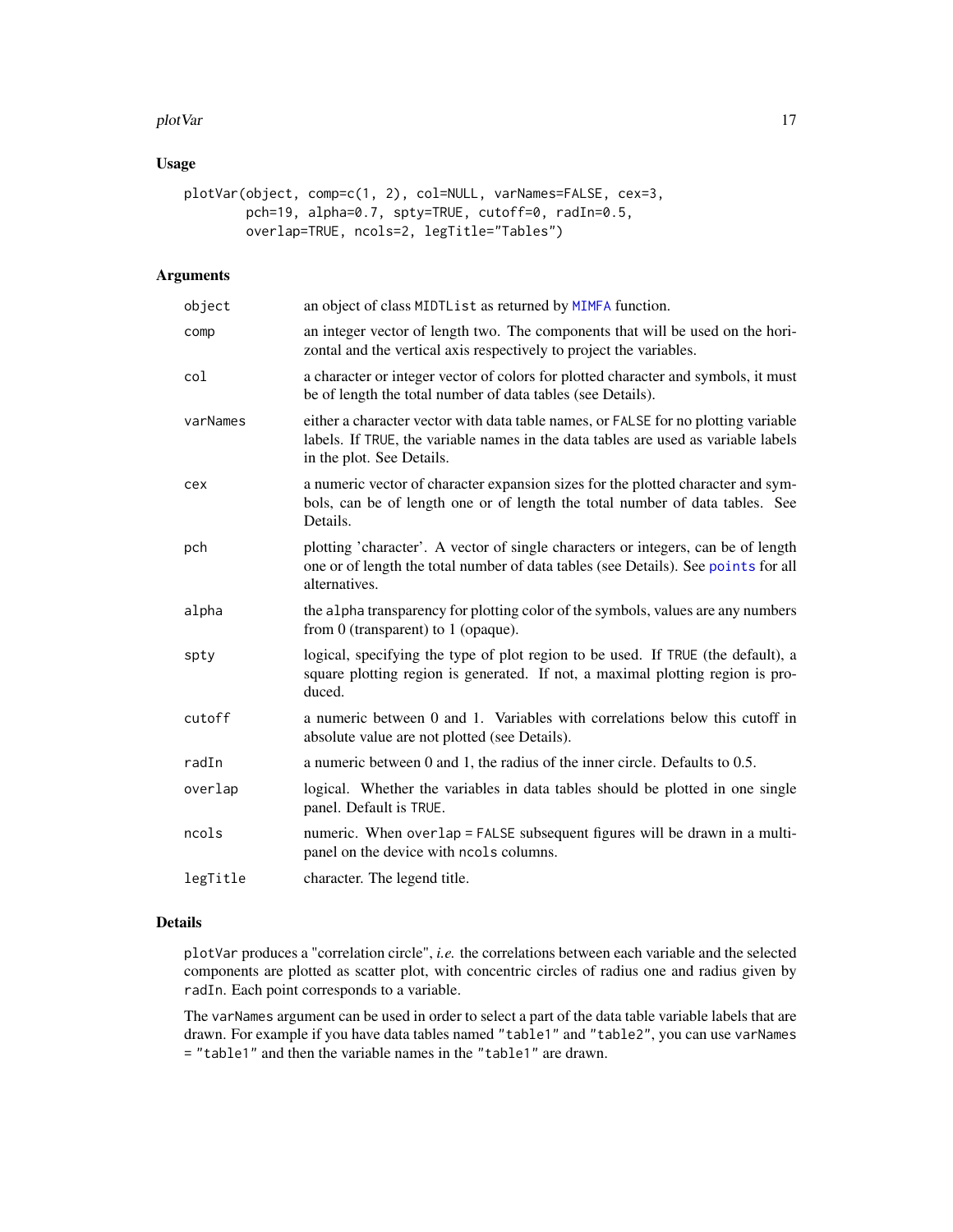<span id="page-17-0"></span>The arguments cex and pch can be either vectors of length one or of length the total number of data tables. In the first case, the single value determine the graphics attributes for all data table variables. Otherwise, multiple argument values can be specified so that each data table variable can be given its own graphic attributes. In this case, each component of the vector corresponds to the attributes of the each data table variable.

### Value

A list containing the following components:

| df  | a data frame used to generate the ggplot. |
|-----|-------------------------------------------|
| ggp | an object of class ggplot.                |

# Author(s)

Ignacio González

#### See Also

[plotInd](#page-14-1)

### Examples

```
#-- load data and create MIDTList object
data(NCI60)
midt <- MIDTList(NCI60$mae)
#-- performs MIMFA
midt <- MIMFA(midt, ncomp=2, M=5)
#-- default plot
plotVar(midt)
#-- select data table variables to draw and cutoff
plotVar(midt, varNames="trans", cutoff=0.55)
plotVar(midt, varNames=TRUE, cutoff=0.55)
```

```
RVcoeff Calculate the RV Coefficient
```
# Description

Calculate the RV coefficient between two matrices X and Y. This function is internally called by [tuneM](#page-19-2) and is not usually called directly by a user.

#### Usage

RVcoeff(X, Y)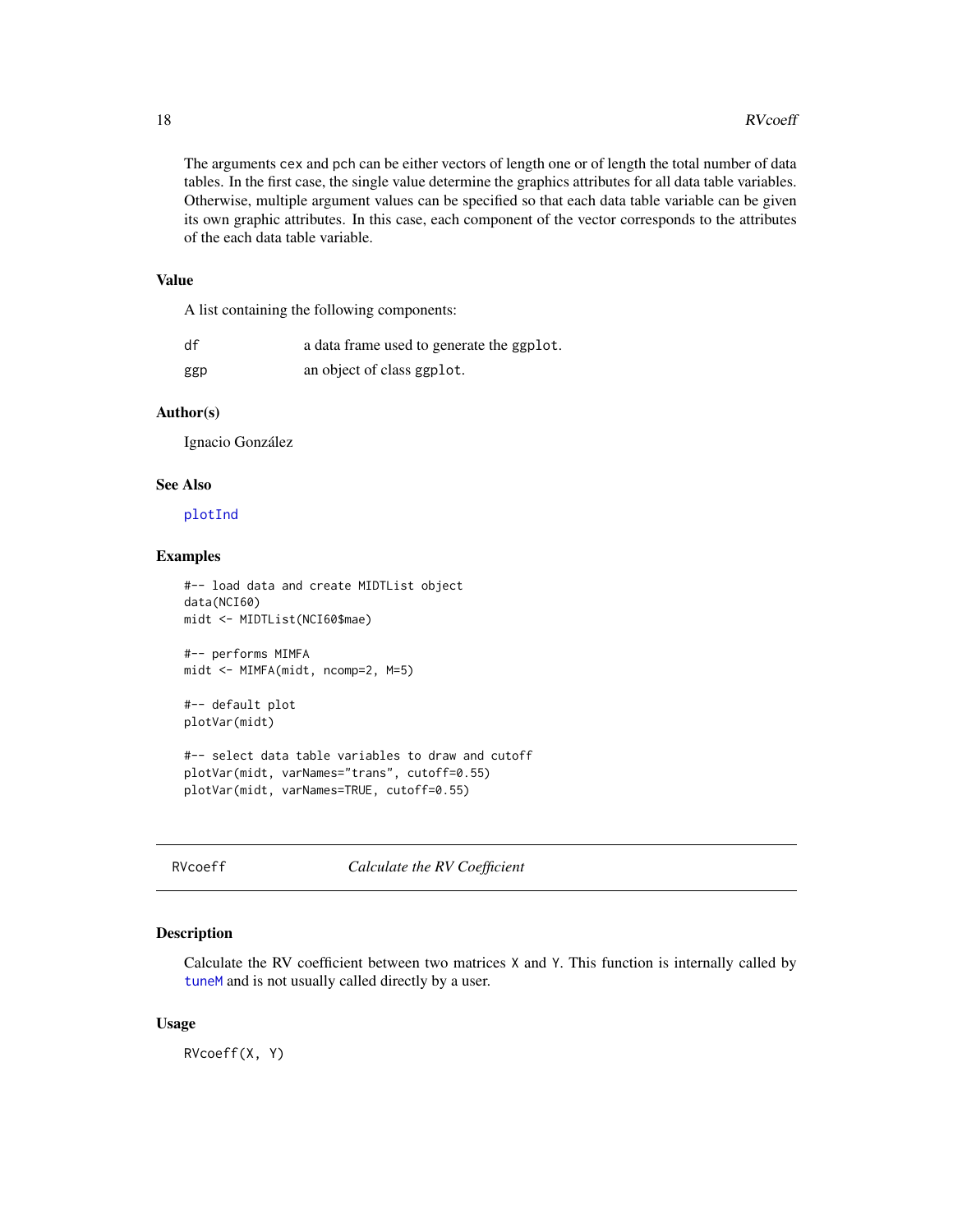#### <span id="page-18-0"></span>searchsComb 19

# Arguments

 $X, Y$  a matrix with *n* rows and *p* columns.

# Value

The RV coefficient between the two matrices.

#### References

Robert, P., Escoufier, Y. (1976). A unifying tool for linear multivariate statistical methods: The RV coefficient. *Journal of the Royal Statistical Society*. 25(3), 257–265.

searchsComb *Search the Element of a Combination*

# Description

Search the element of a combination from all combinations of the supplied vectors as created by [expand.grid](#page-0-0) without creating the combinations. This function is internally called by [MIMFA](#page-9-1) and is not usually called directly by a user.

#### Usage

searchsComb(args, idx)

#### Arguments

| args | a list containing the vector sources for combinations. |
|------|--------------------------------------------------------|
| idx  | the index of the searched combination.                 |

#### Value

The combination corresponding to idx.

# Author(s)

Ignacio González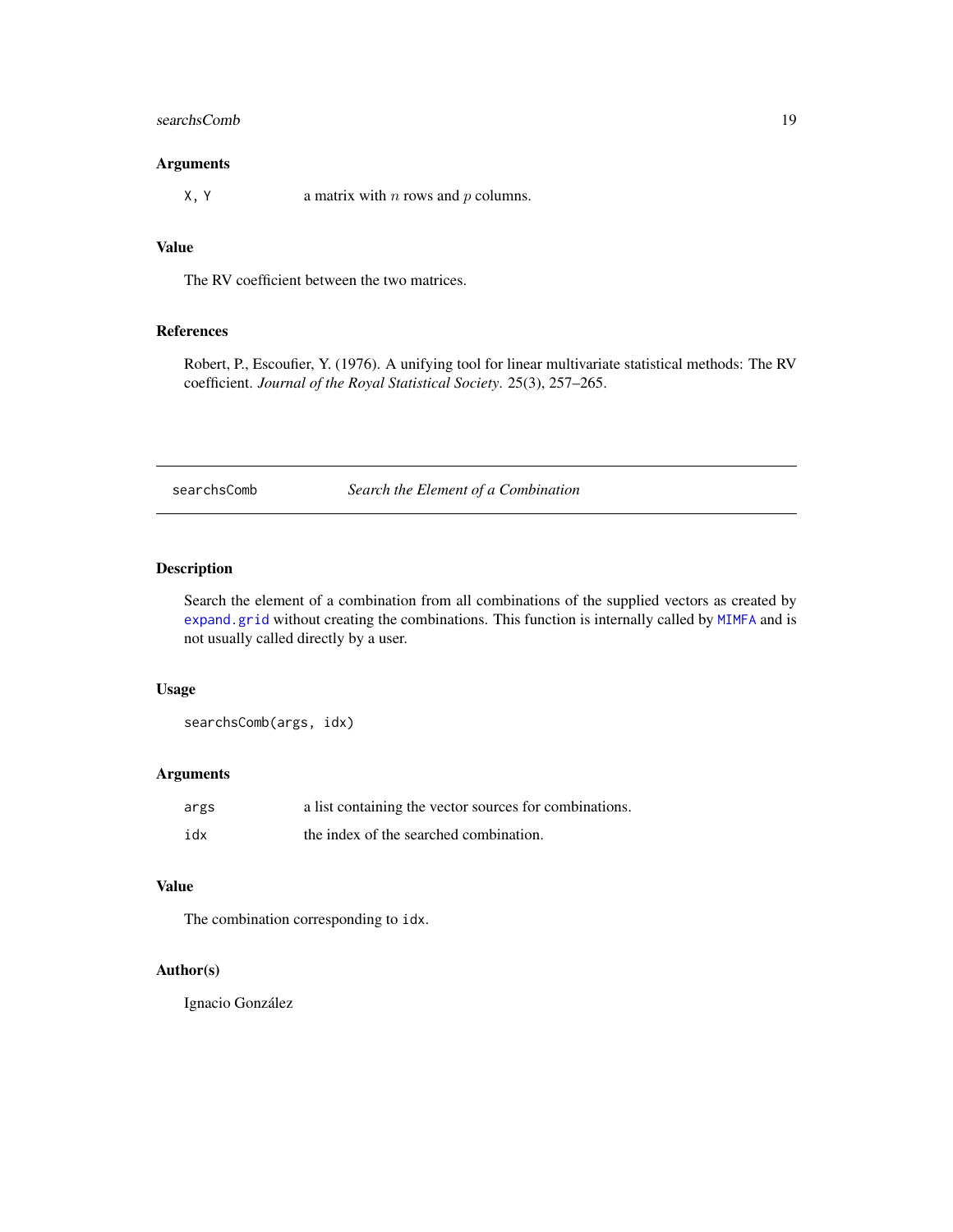#### <span id="page-19-1"></span><span id="page-19-0"></span>Description

Partially borrowed from the statis function implemented within the ade4 package, STATIS performs a STATIS analysis of multiple data tables. This function is internally called by [MIMFA](#page-9-1) and is not usually called directly by a user.

# Usage

STATIS(Ktab, nf=3, tol=1e-07)

# Arguments

| Ktab | a list containing the data tables. Tables in the list should be arranged in samples<br>$\times$ variables, with samples order matching in all data tables. |
|------|------------------------------------------------------------------------------------------------------------------------------------------------------------|
| nf   | an integer indicating the number of kept axes for the compromise configuration.                                                                            |
| tol  | a tolerance threshold to test whether an eigenvalue is positive.                                                                                           |

#### Value

A data frame with the row coordinates.

# References

Lavit C., Escoufier Y., Sabatier R., Traissac P. (1994) The ACT (STATIS method). *Computational Statistics & Data Analysis*, 18(1), 97–119.

# See Also

[statis](#page-0-0)

<span id="page-19-2"></span>tuneM *Tune the Number of Imputations in MI-MFA*

# Description

tuneM can be used to determine the appropriate number of imputed datasets needed to obtain satisfactory results with MI-MFA.

#### Usage

```
tuneM(object, ncomp=2, Mmax=30, inc=5, N=10, tol=1e-06, showPlot=TRUE)
## S3 method for class 'tuneM'
print(x, \ldots)
```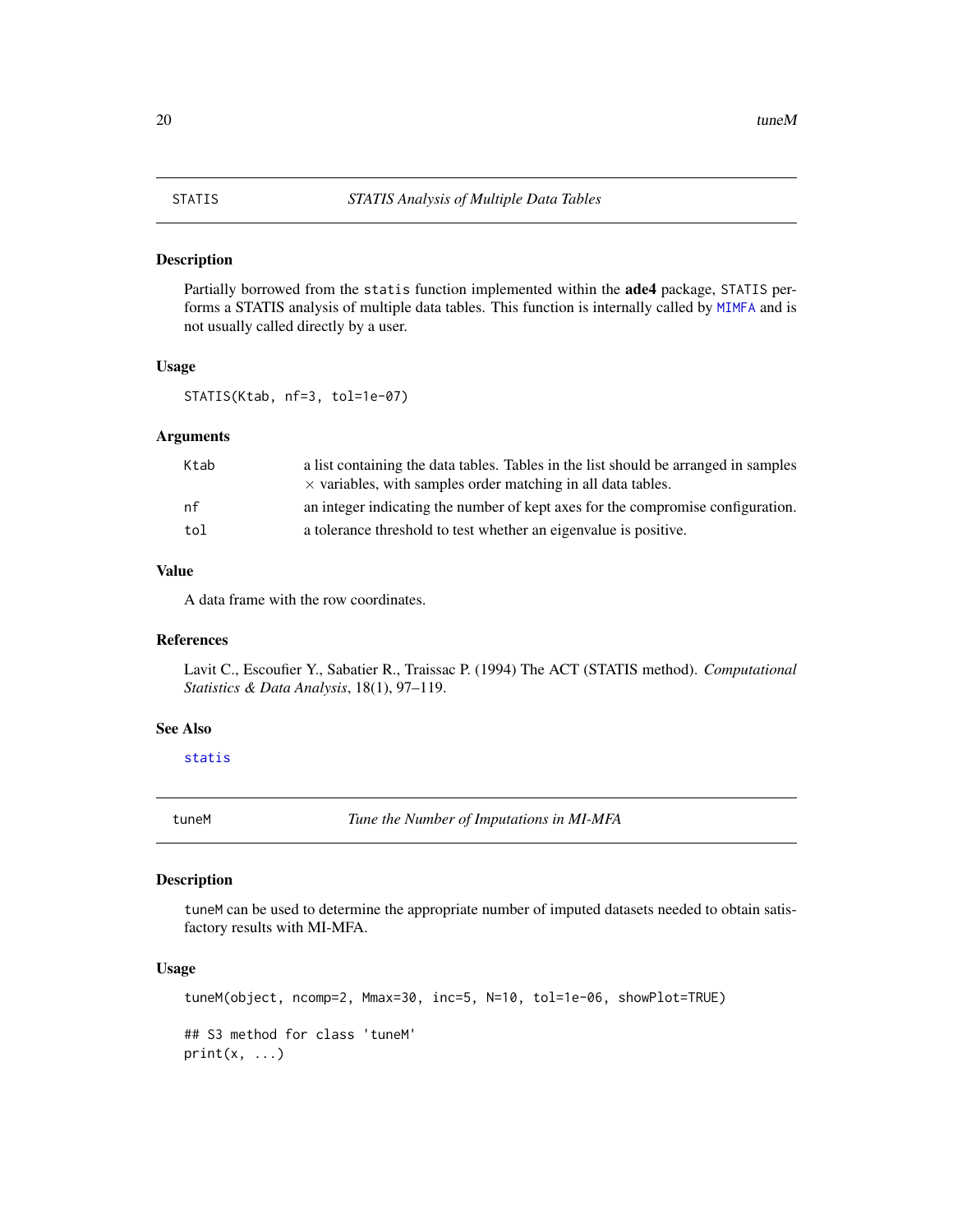#### tune $M$  21

#### Arguments

| object       | an object of class MIDTList.                                                                                     |
|--------------|------------------------------------------------------------------------------------------------------------------|
| $\mathsf{x}$ | an object of class inheriting from tune.                                                                         |
| ncomp        | a number of components to include in MFA.                                                                        |
| Mmax         | an integer corresponding to the maximum number of imputed datasets. See<br>Details.                              |
| inc          | integer. The increment of the sequence for the number M of imputations consid-<br>ered. See Details.             |
| N            | integer. Collections of size N are generated for each number of imputations M.<br>See Details.                   |
| tol          | a positive value, the tolerance used for assessing stabilization.                                                |
| showPlot     | logical. If TRUE (the default) a plot showing the stability of the estimated MFA<br>configurations is displayed. |
| $\cdots$     | not currently used.                                                                                              |

### Details

The appropriate number of imputations can be informally determined by carrying out MI-MFA on N replicate sets of  $M_l$  imputations for  $l = 0, 1, 2, \ldots$ , with  $M_0 < M_1 < M_2 < \cdots < M_{max}$ , until the estimate compromise configurations are stabilized.

tuneM function implements such a procedure. Collections of size N are generated for each number of imputations M, with  $M = \text{seq}(inc, Mmax, by = inc)$ . The stability of the estimated MI-MFA configurations is then determined by calculating the RV coefficient between the configurations obtained using  $M_l$  and  $M_{l+1}$  imputations.

If showPlot = TRUE a plot showing the stability of the estimated MFA configurations is displayed. The values shown are the mean RV coefficients for the N configurations as a function of the number of imputations. Error bars represent the standard deviation of the RV coefficients.

#### Value

A list with the following components:

| stats | a data. Frame containing the information used to generate the plot. |
|-------|---------------------------------------------------------------------|
| ggp   | an object of class ggplot.                                          |

#### Author(s)

Ignacio González, Valentin Voillet

#### References

Voillet V., Besse P., Liaubet L., Cristobal M.S., González I. (2016). Handling missing rows in multi-omics data integration: Multiple Imputation in Multiple Factor Analysis framework. *BMC Bioinformatics*, 17(40).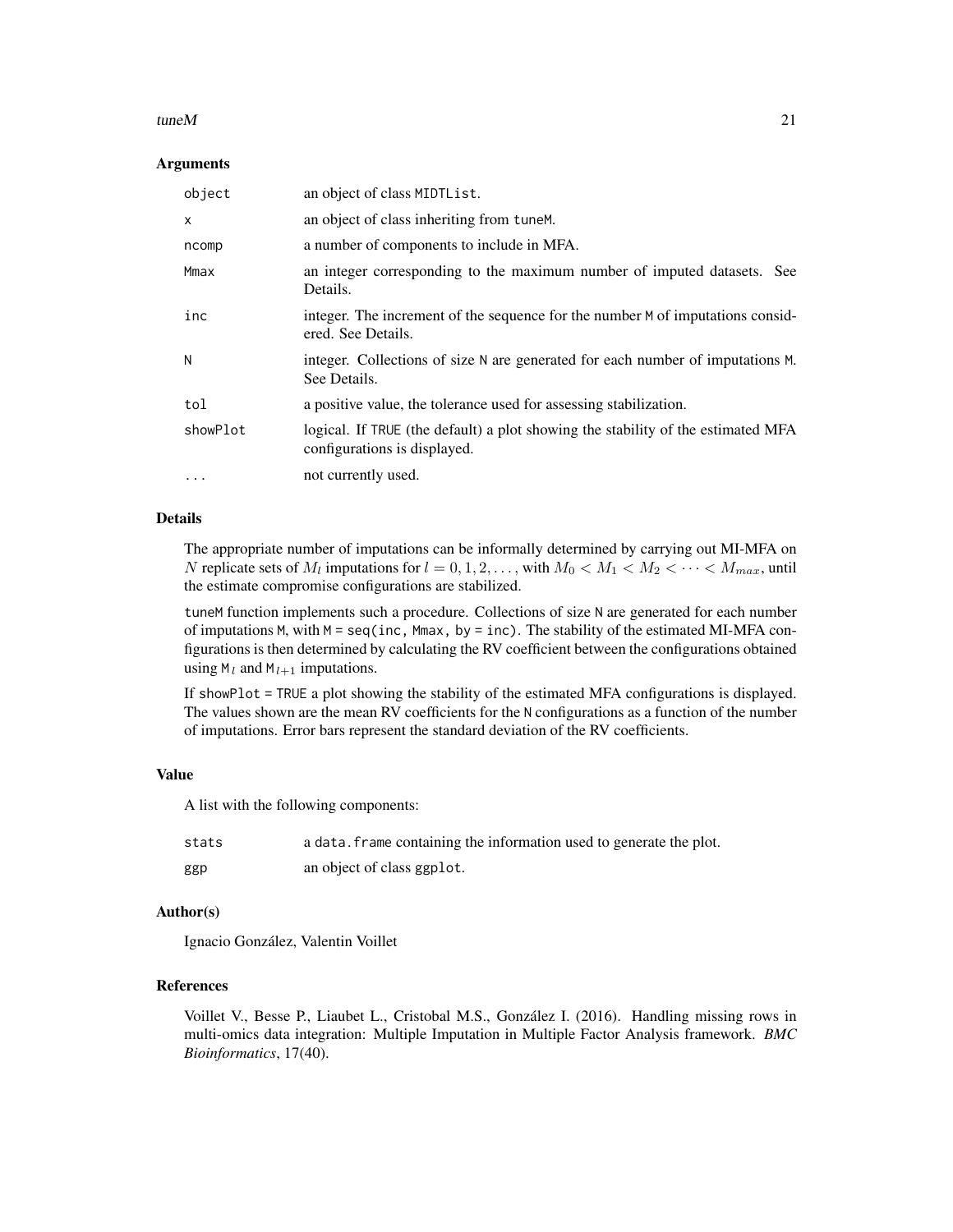#### See Also

[MIMFA](#page-9-1)

#### Examples

```
#-- load data and create MIDTList object
data(NCI60)
midt <- MIDTList(NCI60$mae)
#-- tune the number of imputations
## Not run:
tune <- tuneM(midt, ncomp=2, Mmax=100, inc=10, N=10)
tune
## End(Not run)
```
wrapperSVD *Singular Value Decomposition of a Matrix*

# Description

Wrapper function from the FactoMineR package to perform Singular Value Decomposition of a matrix. This function is called internally by [MFA](#page-6-1) and is not usually called directly by a user.

#### Usage

```
wrapperSVD(X, rWeights=NULL, cWeights=NULL, ncp=Inf)
```
# Arguments

| X        | a numeric matrix.                                                                        |
|----------|------------------------------------------------------------------------------------------|
| rWeights | vector with the weights of each row (NULL by default and the weights are uni-<br>form).  |
| cWeights | vector with the weights of each column (NULL by default and the weights are<br>uniform). |
| ncp      | the number of components kept for the outputs.                                           |

#### Value

A list that contains the following components:

| ٧S | a vector containing the singular values of X.                   |
|----|-----------------------------------------------------------------|
| U  | a matrix whose columns contain the left singular vectors of X.  |
|    | a matrix whose columns contain the right singular vectors of X. |

# See Also

[svd](#page-0-0), [svd.triplet](#page-0-0)

<span id="page-21-0"></span>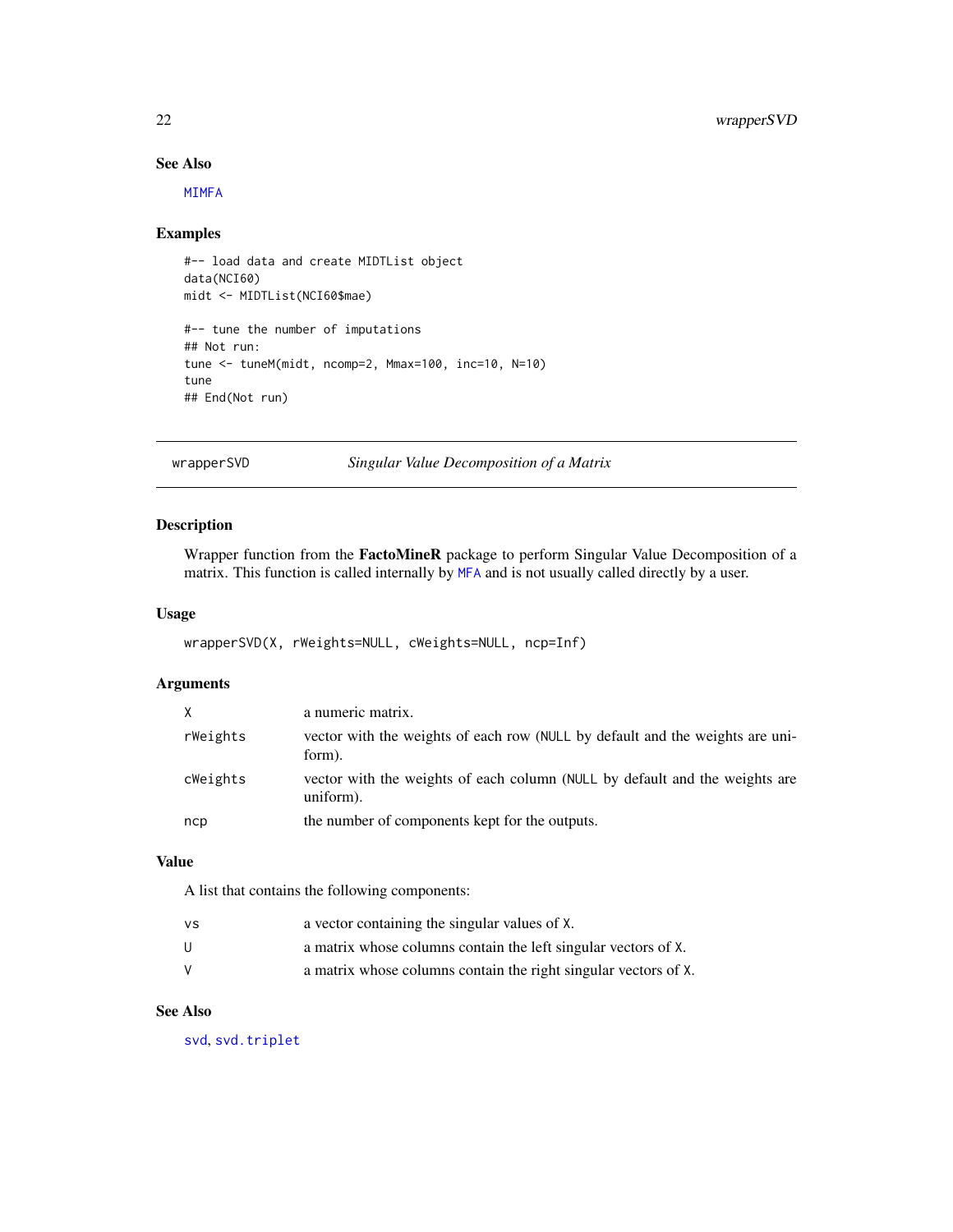# <span id="page-22-0"></span>**Index**

∗ algebra eigenvalue, [3](#page-2-0) wrapperSVD, [22](#page-21-0) ∗ classes MIDTList-class, [8](#page-7-0) ∗ datagen MIMFA, [10](#page-9-0) ∗ datasets NCI60, [13](#page-12-0) ∗ dplot missPattern, [12](#page-11-0) plotInd, [15](#page-14-0) plotVar, [16](#page-15-0) tuneM, [20](#page-19-0) ∗ hplot missPattern, [12](#page-11-0) plotInd, [15](#page-14-0) plotVar, [16](#page-15-0) ∗ multivariate estimNC, [4](#page-3-0) imputeDataMFA, [5](#page-4-0) MFA, [7](#page-6-0) MIMFA, [10](#page-9-0) RVcoeff, [18](#page-17-0) STATIS, [20](#page-19-0) tuneM, [20](#page-19-0) ∗ package missRows-package, [2](#page-1-0) ∗ utilities imputedData, [6](#page-5-0) searchsComb, [19](#page-18-0) compromise *(*MIDTList-class*)*, [8](#page-7-0) compromise,MIDTList-method *(*MIDTList-class*)*, [8](#page-7-0) configurations *(*MIDTList-class*)*, [8](#page-7-0) configurations,MIDTList-method *(*MIDTList-class*)*, [8](#page-7-0)

```
eigenvalue, 3
```
estimNC, [4](#page-3-0) expand.grid, *[19](#page-18-0)* ExperimentList, *[9](#page-8-0)* imputeDataMFA, [5,](#page-4-0) *[9](#page-8-0)*, *[11](#page-10-0)* imputedData, [6](#page-5-0) imputedIndv *(*MIDTList-class*)*, [8](#page-7-0) imputedIndv,MIDTList-method *(*MIDTList-class*)*, [8](#page-7-0) initialize,MIDTList-method *(*MIDTList-class*)*, [8](#page-7-0) MFA, *[3](#page-2-0)*, [7,](#page-6-0) *[8](#page-7-0)*, *[22](#page-21-0)* MIDTList, *[11](#page-10-0)* MIDTList *(*MIDTList-class*)*, [8](#page-7-0) MIDTList-class, [8](#page-7-0) MIMFA, *[4–](#page-3-0)[9](#page-8-0)*, [10,](#page-9-0) *[15](#page-14-0)[–17](#page-16-0)*, *[19,](#page-18-0) [20](#page-19-0)*, *[22](#page-21-0)* MIparam *(*MIDTList-class*)*, [8](#page-7-0) MIparam,MIDTList-method *(*MIDTList-class*)*, [8](#page-7-0) missingIndv *(*MIDTList-class*)*, [8](#page-7-0) missingIndv,MIDTList-method *(*MIDTList-class*)*, [8](#page-7-0) missPattern, [12](#page-11-0) missRows *(*missRows-package*)*, [2](#page-1-0) missRows-package, [2](#page-1-0) MultiAssayExperiment, *[8,](#page-7-0) [9](#page-8-0)* MultiAssayExperiment-class, *[9,](#page-8-0) [10](#page-9-0)* MultiAssayExperiment-methods, *[10](#page-9-0)*

#### NCI60, [13](#page-12-0)

plotInd, *[12](#page-11-0)*, [15,](#page-14-0) *[18](#page-17-0)* plotVar, *[12](#page-11-0)*, *[16](#page-15-0)*, [16](#page-15-0) points, *[17](#page-16-0)* print.missPattern *(*missPattern*)*, [12](#page-11-0) print.tuneM *(*tuneM*)*, [20](#page-19-0)

RVcoeff, [18](#page-17-0)

searchsComb, [19](#page-18-0)